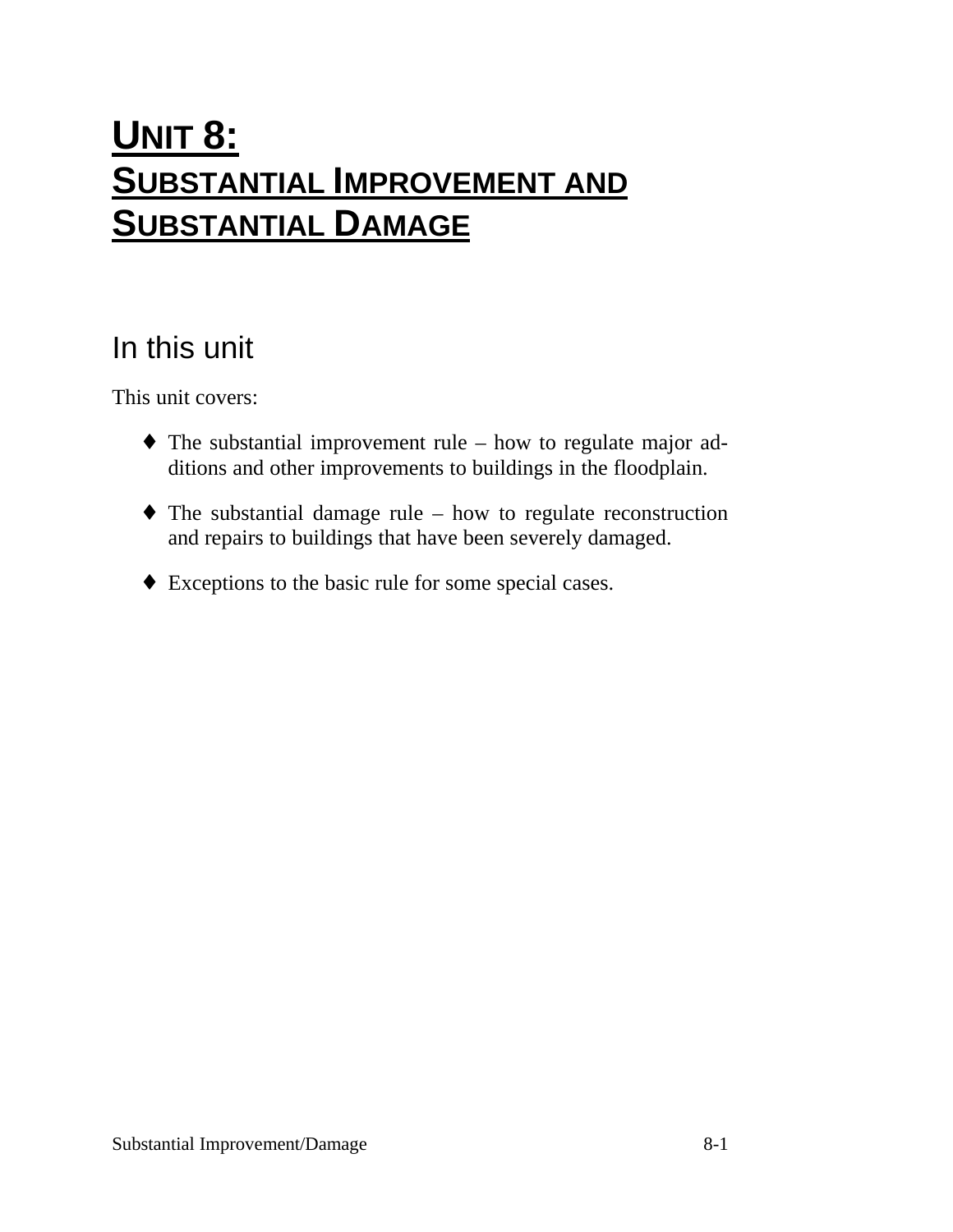## Contents

| Example 8. Post-FIRM building—substantial improvement 8-16 |  |
|------------------------------------------------------------|--|
|                                                            |  |
|                                                            |  |
|                                                            |  |
|                                                            |  |
|                                                            |  |
|                                                            |  |
|                                                            |  |
|                                                            |  |
|                                                            |  |
|                                                            |  |
|                                                            |  |
|                                                            |  |
|                                                            |  |
|                                                            |  |
|                                                            |  |
|                                                            |  |
|                                                            |  |
|                                                            |  |
|                                                            |  |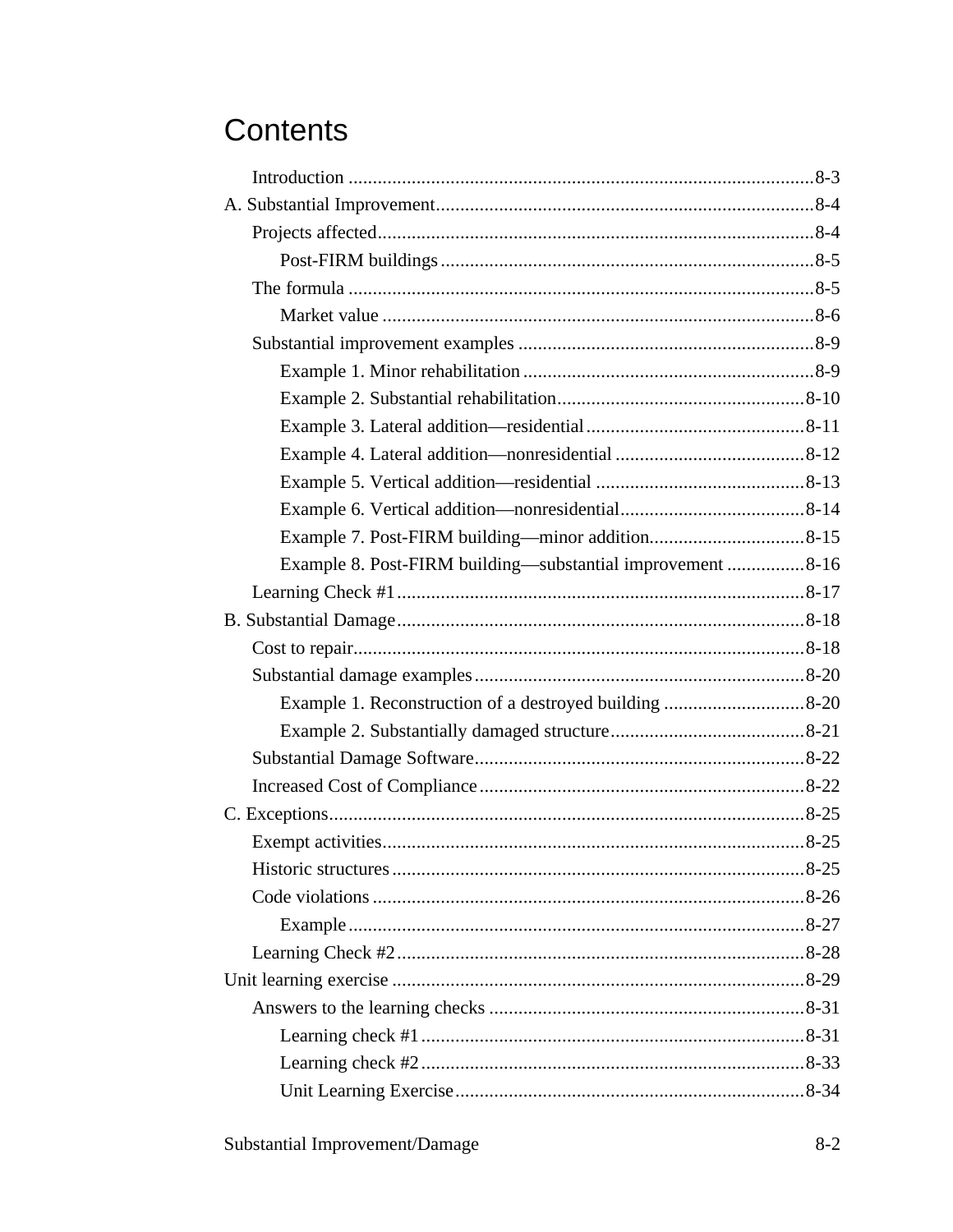## **INTRODUCTION**

In previous units we focused on the rules and regulations that prevent or reduce damage from floods to new buildings. But what happens when the owner wishes to make an improvement, such as an addition, to an existing building? What if a building is damaged by a fire, flood or other cause?

*Basic rule: If the cost of improvements or the cost to repair the damage exceeds 50 percent of the market value of the building, it must be brought up to current floodplain management standards.*

That means an existing building must meet the requirements for new construction.

People who own existing buildings that are being substantially improved will be required to make a major investment in them in order to bring them into compliance with the law. They will not be happy. If the buildings have just been damaged, they will be financially strapped and your elected officials will want to help them, not make life harder for them.

For these reasons, it is easy to see that this basic rule can be difficult to administer. It is also the one time when your regulatory program can reduce flood damage to existing buildings. That's why this course devotes this unit to administering the substantial improvements and substantial damage regulations.

*In this course, the term "building" is the same as the term "structure" in the NFIP regulations. Your ordinance may use either term. The terms are reviewed in more detail in Unit 5, Section E.*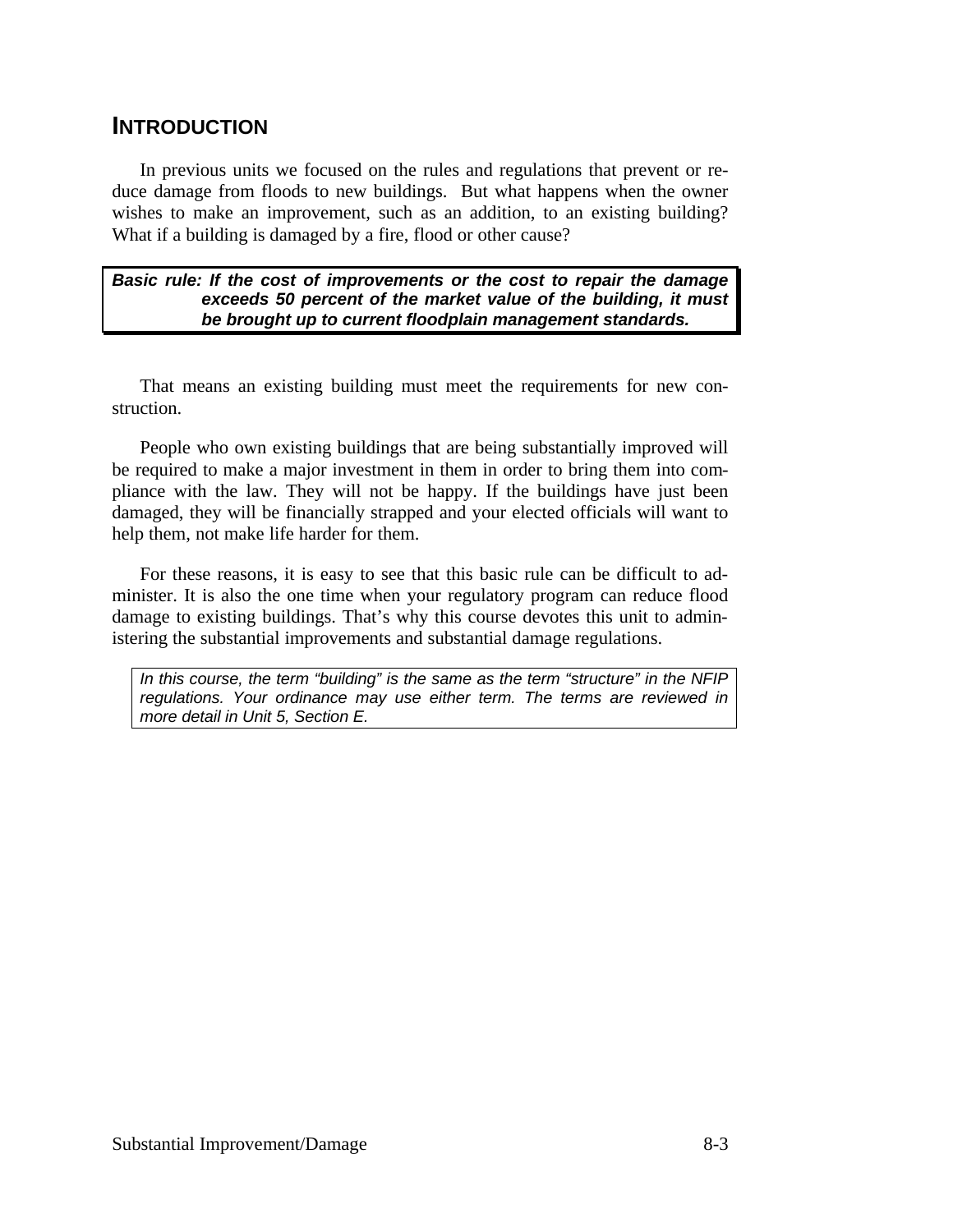## **A. SUBSTANTIAL IMPROVEMENT**

*44 CFR 59.1. Definitions: "Substantial improvement" means any reconstruction, rehabilitation, addition or other improvement to a structure, the total cost of which equals or exceeds 50 percent of the market value of the structure before the start of construction of the improvement.*

This section addresses many clarifications and a few exceptions related to substantial improvements.

## **PROJECTS AFFECTED**

All building improvement projects worthy of a permit must be considered. These include:

- ♦ Remodeling projects.
- ♦ Rehabilitation projects.
- ♦ Building additions.
- ♦ Repair and reconstruction projects (these are addressed in more detail in Section B on substantial damage)

If your community does not require permits for, say, reroofing, minor maintenance or projects under a certain dollar amount, then such projects are not subject to the substantial improvement requirements. However, if you have a larger project that includes reroofing, etc., then it must include the entire cost of the project.

One problem you may face is a builder trying to sneak through a loophole by applying for a permit for only part of the job and then later applying for another permit to finish the work. If both applications are together worth more than 50% of the value of the building, the combined project should be considered a substantial improvement and subject to the rules.

FEMA requires that the entire improvement project be counted as one. In order to help you enforce this, you may want to count all applications submitted over, say, one year as one project. Check with your attorney on whether your ordinance clearly gives you the authority to do this and be sure to spell it out in the permit papers given to the applicant.

Some communities require that improvements be calculated cumulatively over several years. All improvement and repair projects undertaken over a period of five years, 10 years or the life of the structure are added up. When they total 50 percent, the building must be brought into compliance as if it were new construction.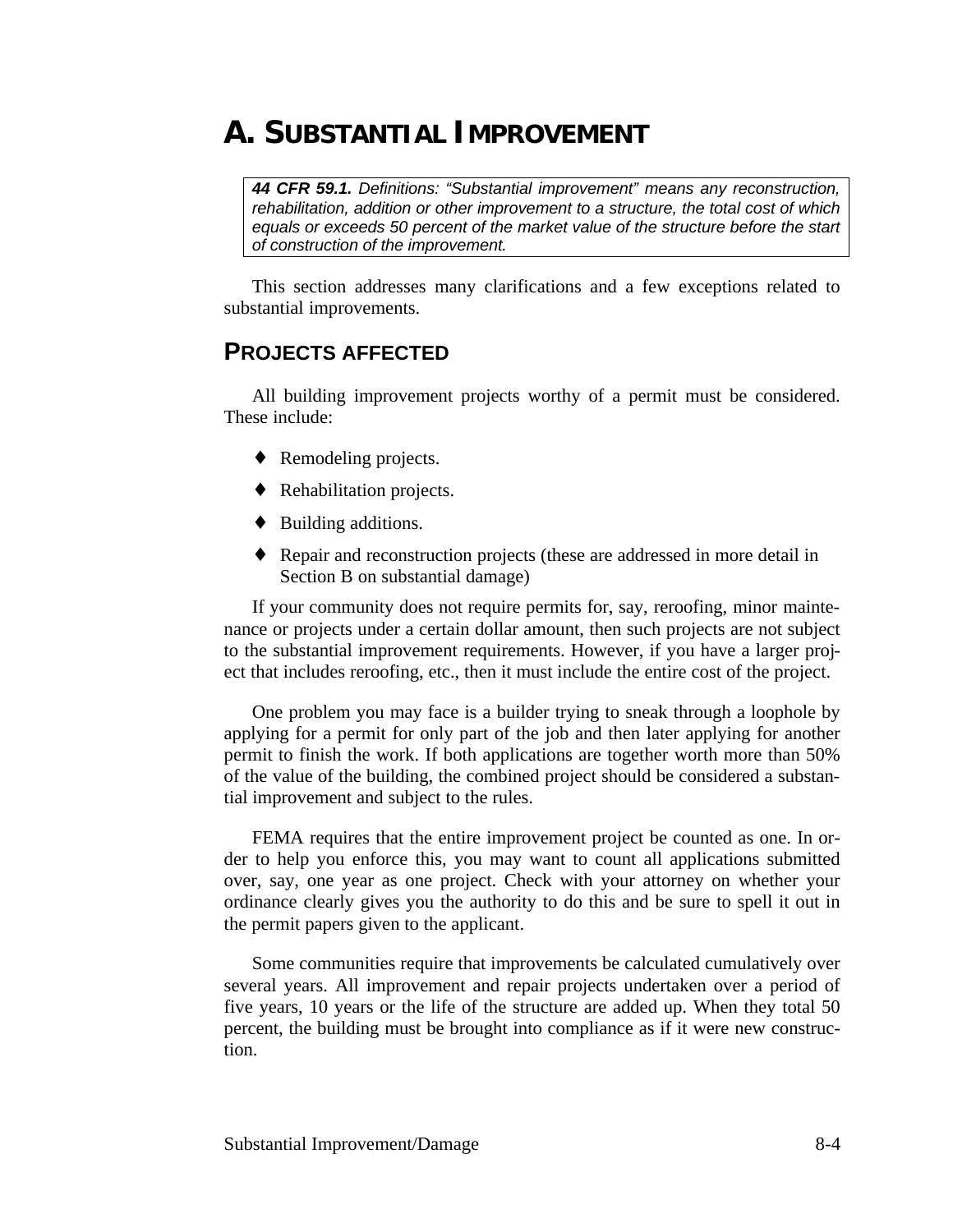

The Community Rating System credits keeping track of improvements to enforce a cumulative substantial improvement requirement. It also credits using a lower threshold than 50 percent. These credits are found under Activity 430, Section 431.c and d in the *CRS Coordinator's Manual* and the *CRS Application*. See also *CRS Credit for Higher Regulatory Standards* for example regulatory language.

### **Post-FIRM buildings**

The rules do not address only pre-FIRM buildings—they cover *all* buildings, post-FIRM ones included.

In most cases, a post-FIRM building will be properly elevated or otherwise compliant with regulations for new construction. However, sometimes a map change results in a higher BFE or change in FIRM zone. A substantial improvement to a post-FIRM building may require that the building be elevated to protect it from the new, higher, regulatory BFE.

It should be remembered that all additions to a post-FIRM building must be elevated at least as high as the BFE in effect when the building was built. (You can't allow a compliant building to become noncompliant by allowing additions at grade.) If a new, higher BFE has been adopted since the building was built, additions that are substantial improvements must be elevated to the new BFE.

## **THE FORMULA**

A project is a substantial improvement if:

Cost of improvement project  $\geq$  50 percent Market value of the building

For example, if a proposed improvement project will cost \$30,000 and the value of the building is \$50,000:

 $$30,000 = 0.6$  (60 percent) \$50,000

The cost of the project exceeds 50 percent of the building's value, so it is a substantial improvement. The floodplain regulations for new construction apply and the building must meet the post-FIRM construction requirements. If the project is an addition, only the addition has to be elevated (see the examples later in this section).

The formula is based on the cost of the project and the value of the building. These two numbers must be reviewed in detail.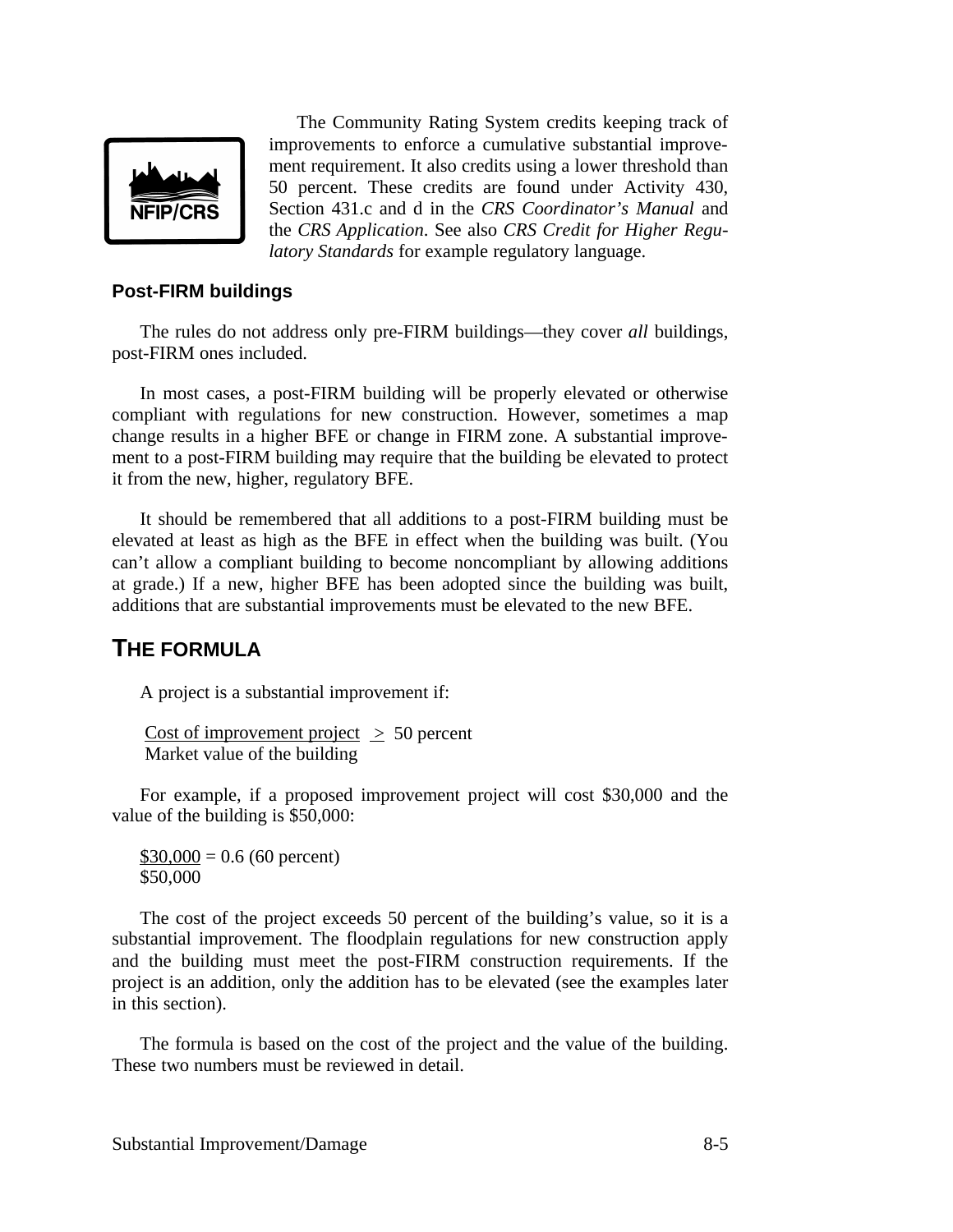### **Project cost**

The cost of the project means all structural costs, including

- ♦ all materials
- ♦ labor
- ♦ built-in appliances
- ♦ overhead
- ♦ profit
- ♦ repairs made to damaged parts of the building worked on at the same time

A more detailed list is included in Figure 8-1.

To determine substantial improvement, you need a detailed cost estimate for the project, prepared by a licensed general contractor, professional construction estimator or your office.

Your office must review the estimate submitted by the permit applicant. To verify it, you can use your professional judgment and knowledge of local and regional construction costs, or you can use building code valuation tables published by the major building code groups. These tables can be used for determining estimates for particular replacement items if the type of structure in question is listed in the tables.

There are two exemptions to calculating the cost of an improvement or repair project: 1) improvements to correct code violations and 2) historic buildings. These are explained in more detail later on.

### **Market value**

In common parlance, market value is the price a willing buyer and seller agree upon. The market value of a structure reflects its original quality, subsequent improvements, physical age of building components and current condition.

However, market value for property can be different than that of the building itself. Market value of developed property varies widely due to the desirability of its location. For example, two houses of similar size, quality and condition will have far different prices if one is on the coast, or in the best school district, or closer to town than the other—but the value of the building materials and labor that went into both houses will be nearly the same.

For the purposes of determining substantial improvement, market value pertains only to the structure in question. It does not pertain to the land, landscaping or detached accessory structures on the property. Any value resulting from the location of the property should be attributed to the value of the land, not the building.

Substantial Improvement/Damage 8-6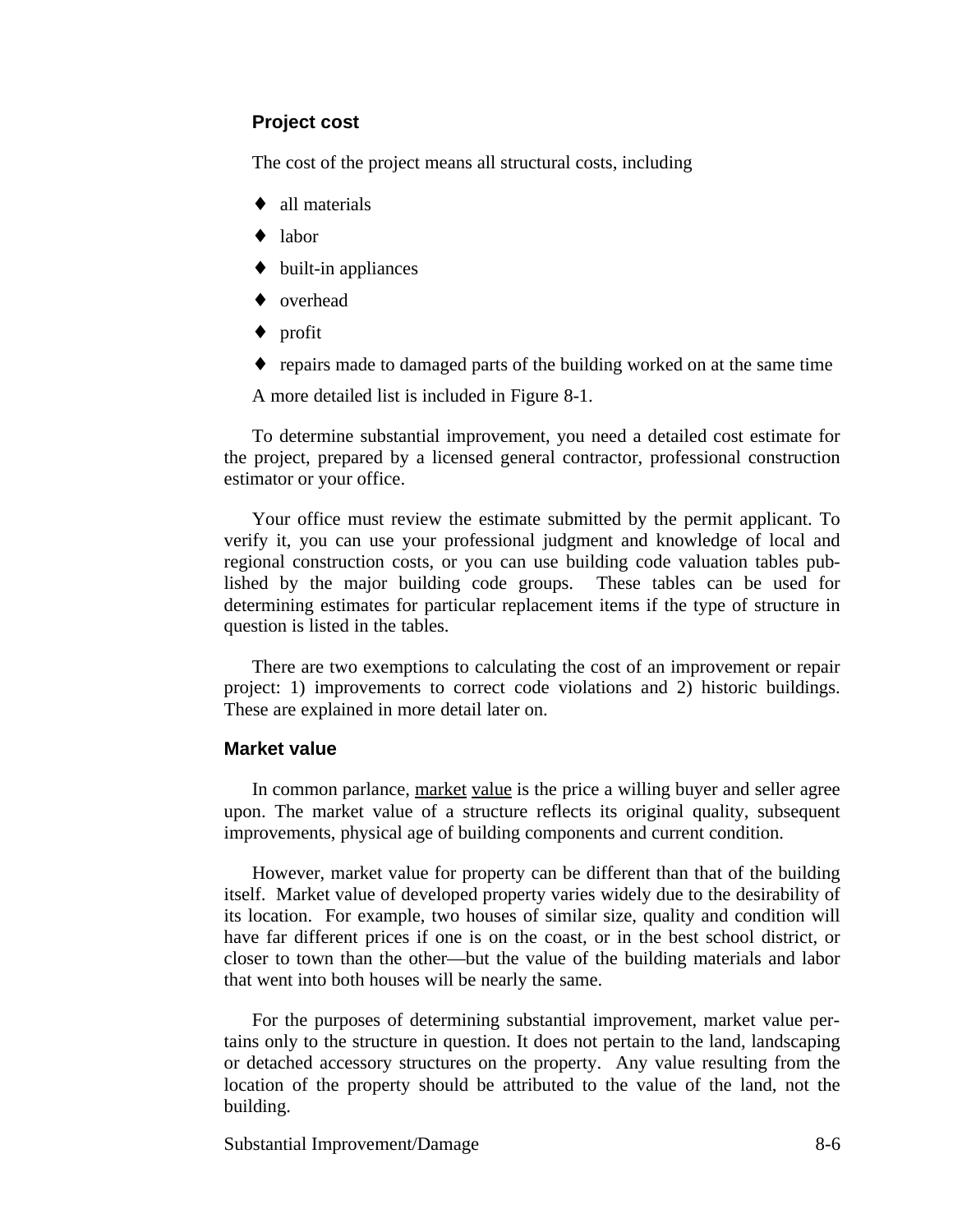### **Items to be included**

- All structural elements, including:
	- Spread or continuous foundation footings and pilings
	- Monolithic or other types of concrete slabs
	- Bearing walls, tie beams and trusses
	- Floors and ceilings
	- Attached decks and porches
	- Interior partition walls
	- Exterior wall finishes (brick, stucco, siding) including painting and moldings
	- Windows and doors
	- Reshingling or retiling a roof
	- Hardware
- All interior finishing elements, including:
	- Tiling, linoleum, stone, or carpet over subflooring
	- Bathroom tiling and fixtures
	- Wall finishes (drywall, painting, stucco, plaster, paneling, marble, etc.)
	- Kitchen, utility and bathroom cabinets
	- Built-in bookcases, cabinets, and furniture
	- Hardware
- All utility and service equipment, including:
	- HVAC equipment
	- Plumbing and electrical services
	- Light fixtures and ceiling fans
	- Security systems
	- Built-in kitchen appliances
	- Central vacuum systems
	- Water filtration, conditioning, or recirculation systems
- Cost to demolish storm-damaged building components
- --- Labor and other costs associated with moving or altering undamaged building components to accommodate improvements or additions
- --- Overhead and profits

### **Items to be excluded**

- Plans and specifications
- Survey costs
- Permit fees
- Post-storm debris removal and clean up
- Outside improvements, including:
	- Landscaping
	- Sidewalks
	- Fences
	- Yard lights
	- Swimming pools
	- Screened pool enclosures
	- Detached structures (including garages, sheds and gazebos)
	- Landscape irrigation systems

### **Figure 8-1. Items included in calculating cost of the project**

Substantial Improvement/Damage 8-7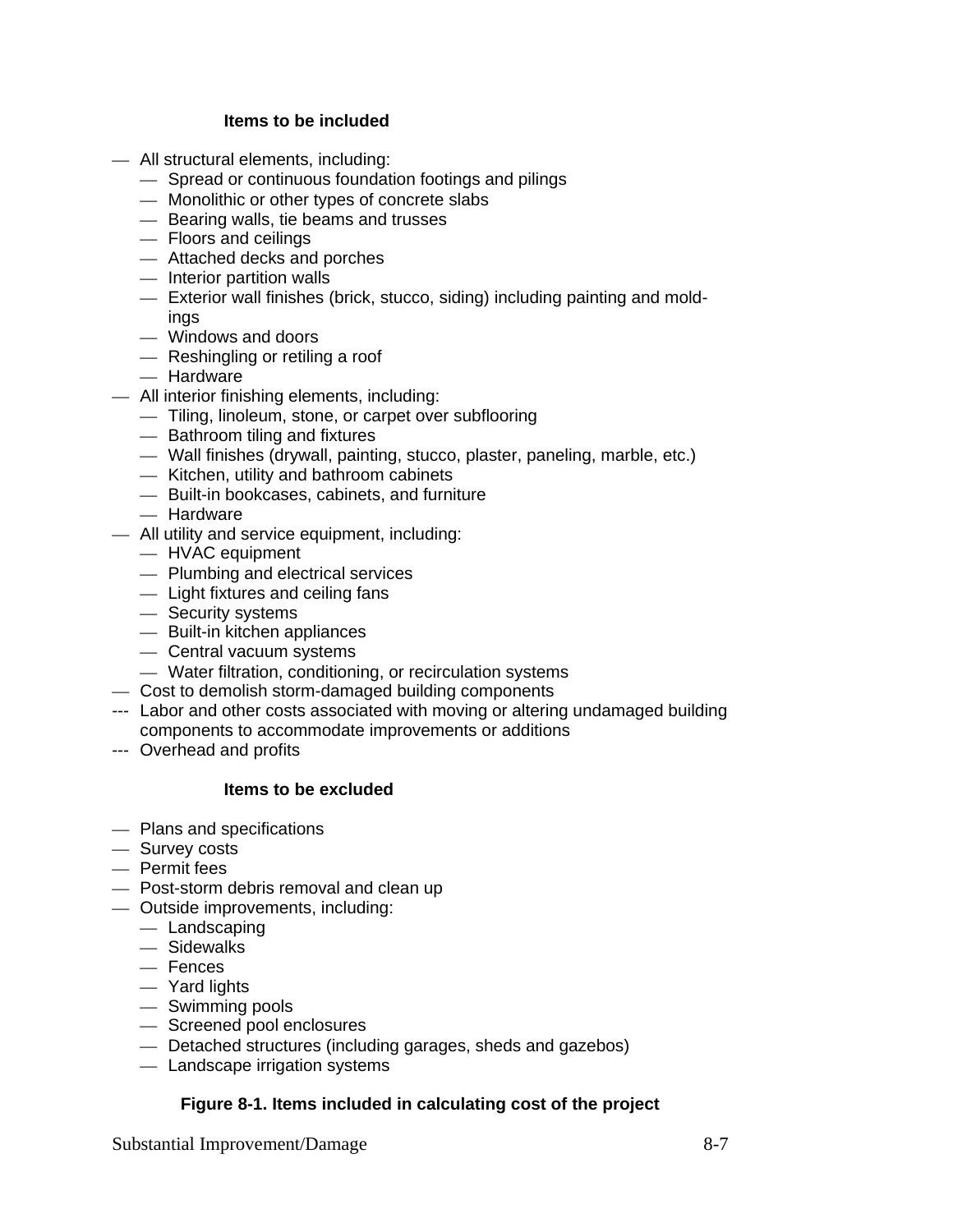Acceptable estimates of market value can be obtained from these sources:

- ♦ An independent appraisal by a professional appraiser. The appraisal must exclude the value of the land and not use the "income capitalization approach" which bases value on the use of the property, not the structure.
- ♦ Detailed estimates of the structure's actual cash value—the replacement cost for a building, minus a depreciation percentage based on age and condition. For most situations, the building's actual cash value should approximate its market value. Your community may prefer to use actual cash value as a substitute for market value, especially where there is not sufficient data or enough comparable sales.
- ♦ Property appraisals used for tax assessment purposes with an adjustment recommended by the tax appraiser to reflect market conditions (adjusted assessed value).
- ♦ The value of buildings taken from NFIP claims data (usually actual cash value).
- ♦ Qualified estimates based on sound professional judgment made by the staff of the local building department or tax assessor's office.

Some market value estimates are often used only as screening tools (i.e., NFIP claims data and property appraisals for tax assessment purposes) to identify those structures where the substantial improvement ratios are obviously less than or greater than 50 percent (i.e., less than 40 percent or greater than 60 percent). For structures that fall in the 40 percent to 60 percent range, more precise market value estimates are sometimes necessary.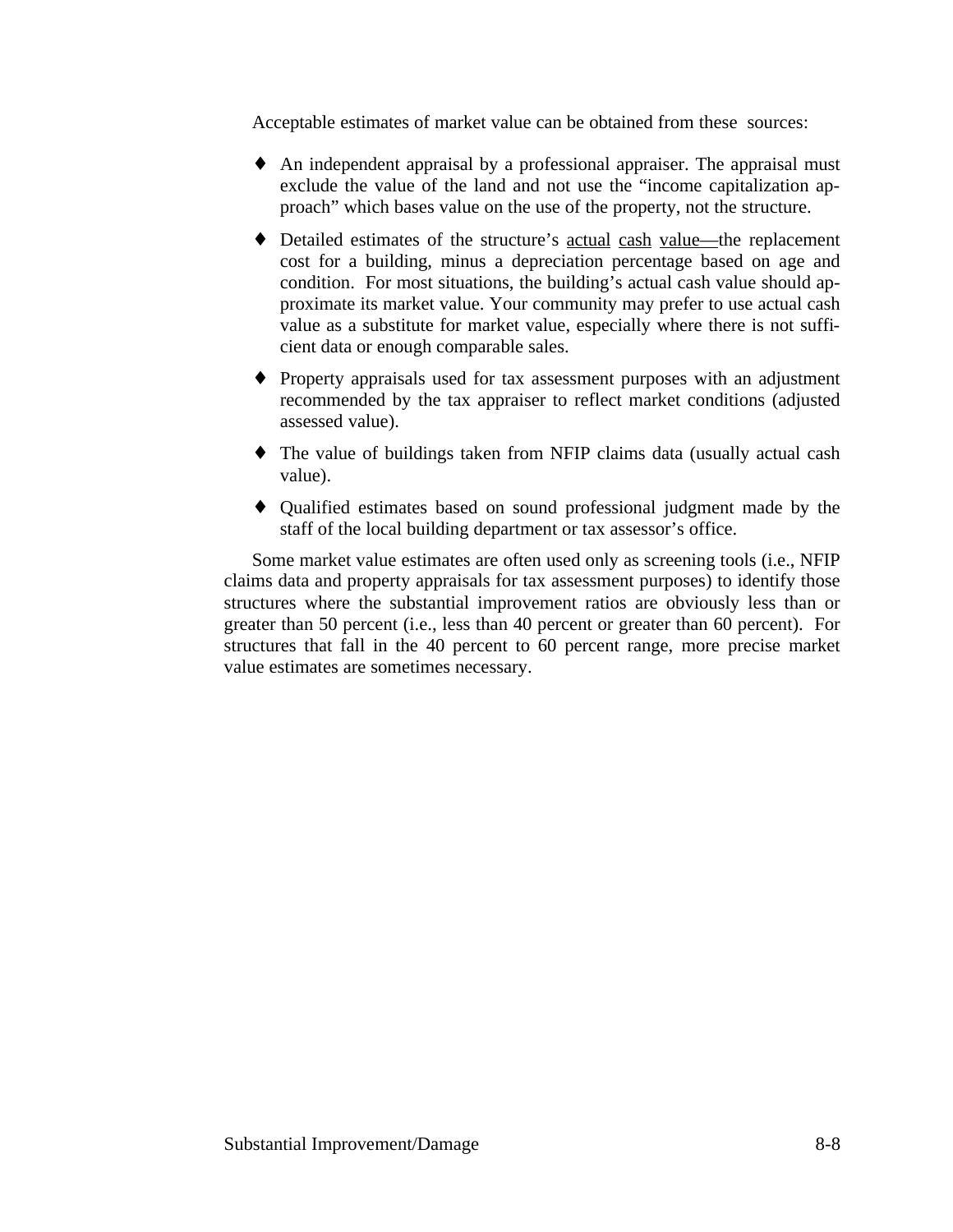## **SUBSTANTIAL IMPROVEMENT EXAMPLES**

### **Example 1. Minor rehabilitation**

A rehabilitation is defined as an improvement made to an existing structure which does not affect the external dimensions of the structure.

If the cost of the rehabilitation is less than 50 percent of the structure's market value, the building does not have to be elevated or otherwise protected. However, it is advisable to incorporate methods to reduce flood damage, such as use of flood-resistant materials and installation of electrical, heating and air conditioning units above the BFE.

Figure 8-2 shows a building that had a small rehabilitation project. Central air conditioning was installed and the electrical system was upgraded. The value of the building before the project was \$60,000. The value of the project was \$12,000:

 $$12,000 = 0.2$  (20 percent) The project costs less than 50 percent of the



\$60,000 building, so this is not a substantial improvement.

#### **Figure 8-2. Minor rehabilitations use flood-resistant methods and materials.** Neither structure would benefit from post-FIRM flood insurance rates because

they are not elevated.

Note: To gauge what happens to flood insurance premiums if a substantially improved building is not brought up to post-FIRM standards, see Figures 7-7 through 7-12.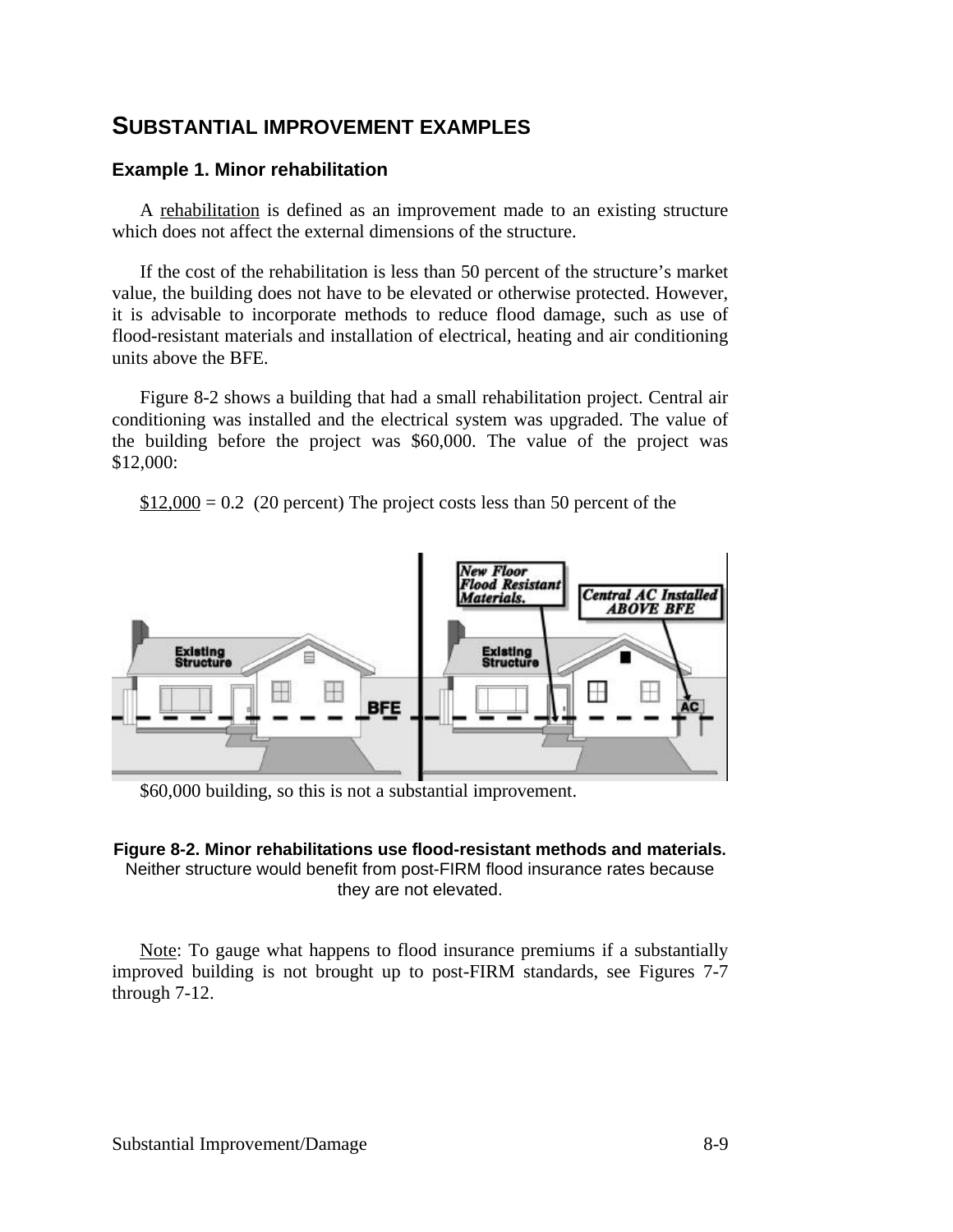### **Example 2. Substantial rehabilitation**

If the rehab costs more than 50 percent of the value of the building, your ordinance requires that an existing structure be elevated and/or the basement filled to meet the elevation standard.

Figure 8-3 shows a building that has been allowed to run down. It's market value is \$35,000. To rehab it will require gutting the interior and replacing all wallboard, built-in cabinets, bathroom fixtures and furnace. The interior doors and flooring will be repaired. The house will get new siding and a new roof. The cost of this rehab will be \$25,000:

 $$25,000 = 71.4$  percent Because total cost of the project is greater \$35,000 than 50 % the rehab is a substantial improvement



### **Figure 8-3. substantially rehabilitated building elevated above the BFE.**

In A Zones, elevation may be on fill, crawlspace, columns, etc. In V Zones, only pilings, columns or other open foundations are allowed. The new structure would benefit from post-FIRM flood insurance rates.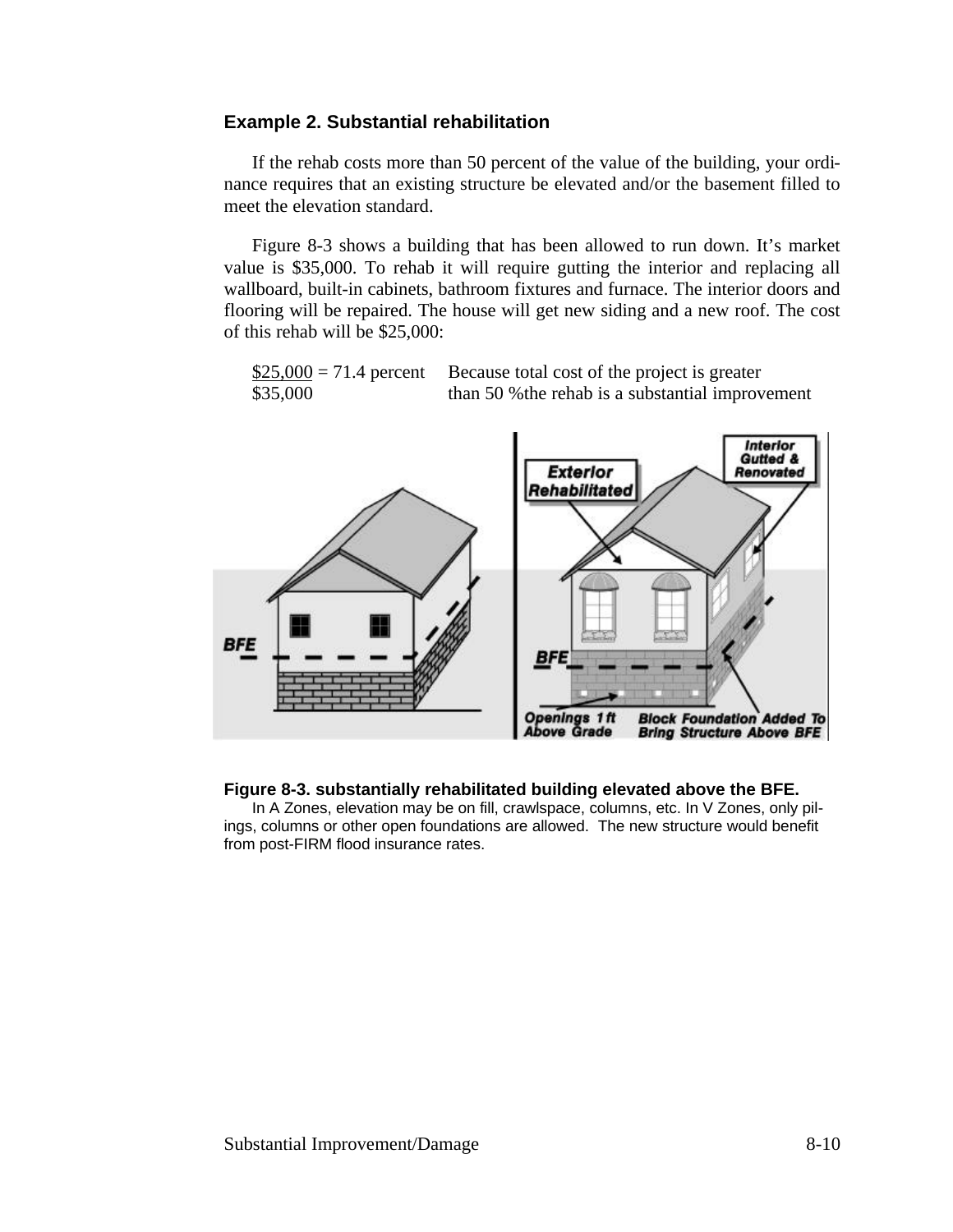### **Example 3. Lateral addition—residential**

Additions are improvements that increase the square footage of a structure. Commonly, this includes the structural attachment of a bedroom, den, recreational room garage or other type of addition to an existing structure.

When an addition is a substantial improvement, the addition must be elevated or floodproofed, providing that improvements to the *existing* structure are minimal. Figures 8-4 and 8-5 illustrate lateral additions that are compliant.

Depending on the flood zone and details of the project, the existing building may not have to be elevated. The determining factors are the common wall and what improvements are made to the existing structure. If the common wall is demolished as part of the project, then the entire structure must be elevated. If only a doorway is knocked through it and only minimal finishing is done, then only the addition has to be elevated.

In A Zones only, if significant improvements are made to the existing structure (such as a kitchen makeover), both it and the addition must be elevated and otherwise brought into compliance. Some states and many communities require that both the existing structure and lateral additions be elevated in all cases.

In V Zones, the existing structure always has to be elevated, placed on an engineered foundation system, etc., when an addition is proposed that constitutes a substantial improvement. This is due to the "free-of obstruction" standard whereby the lower existing structure would obstruct the storm surge, causing damage to the addition.



#### **Figure 8-4. Lateral additions to a residential building in an A Zone.**

In V Zones, the entire building must be elevated on pilings, columns or other open foundations. The structure on the left would not benefit from post-FIRM flood insurance rates because it was not elevated.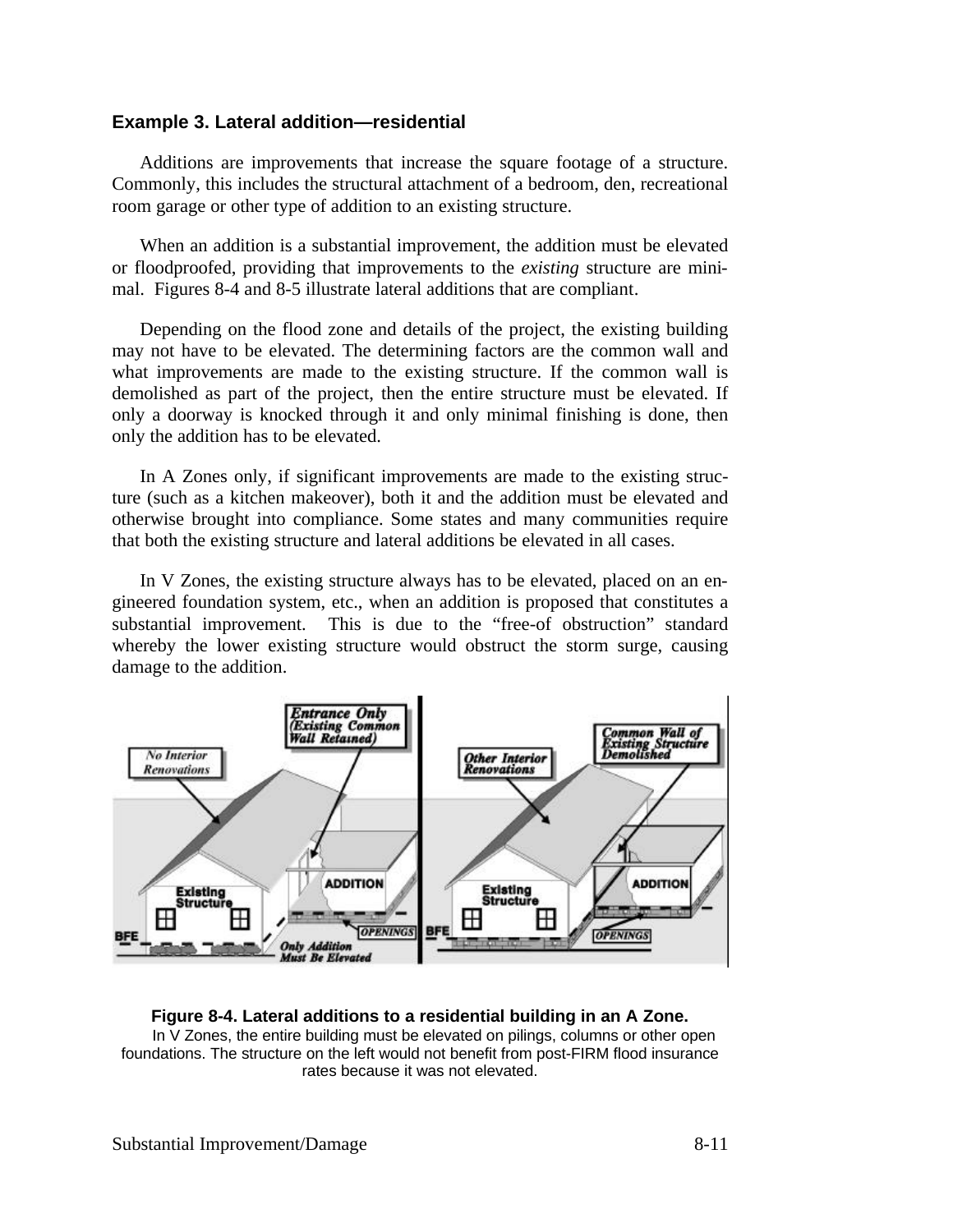### **Example 4. Lateral addition—nonresidential**

A substantial improvement addition to a nonresidential building may be either elevated or floodproofed. Otherwise, all the criteria for residential buildings reviewed in Example 3 must be met.

If floodproofing is used, the builder must ensure that the wall between the addition and the original building is floodproofed. Floodproofing is not allowed as a construction measure in V Zones.



**Figure 8-5. Lateral addition to a nonresidential building in an A Zone.**

This approach is not allowed in V Zones. The structure would *not* benefit from post-FIRM flood insurance rates because the original building was not elevated or floodproofed.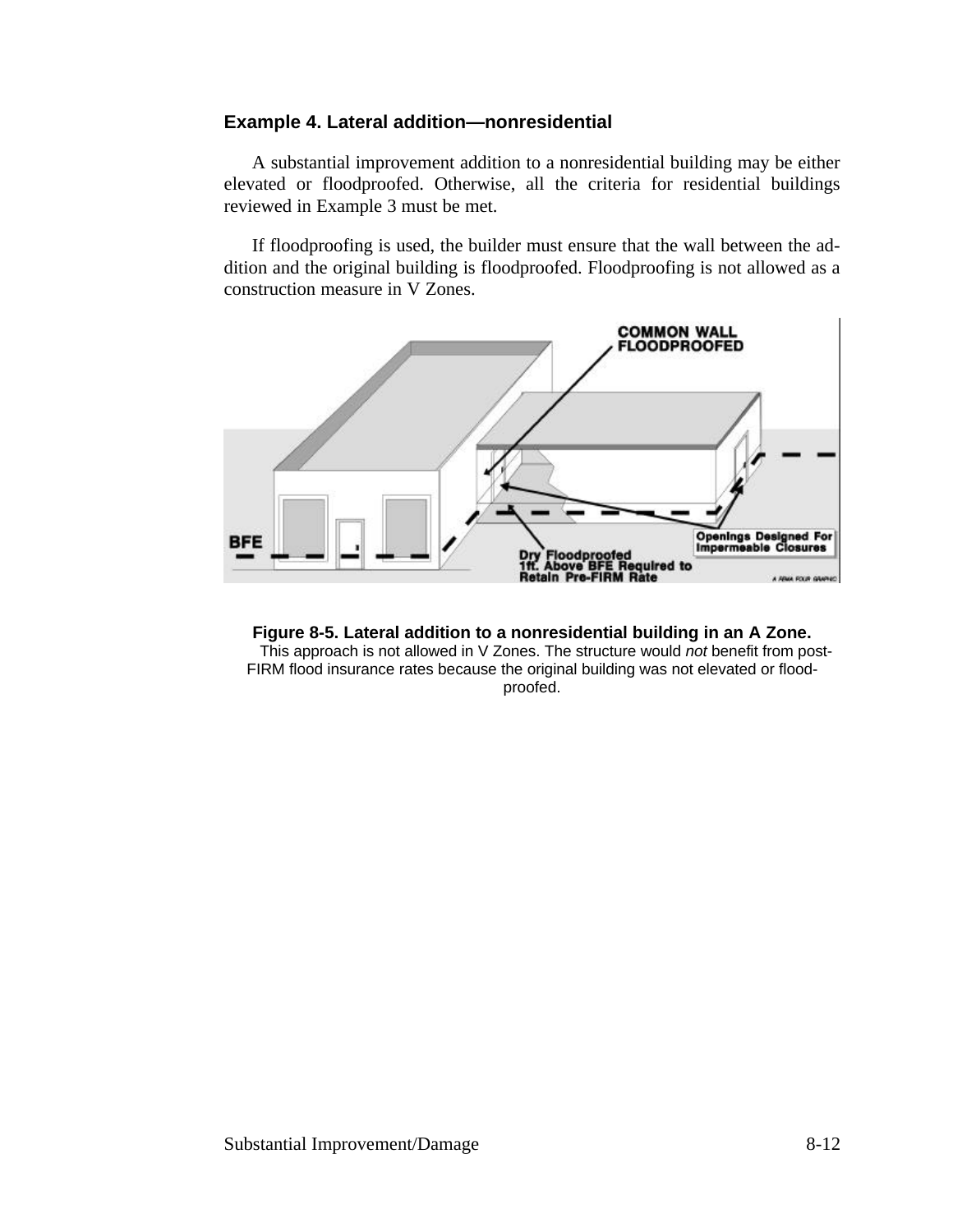### **Example 5. Vertical addition—residential**

When the proposed substantial improvement is a full or partial second floor, the entire structure must be elevated (Figure 8-6). In this instance, the existing building provides the foundation for the addition. Failure of the existing building would result in failure of the addition, too.



**Figure 8-6. Vertical addition to a residential building in a V Zone.** The new structure would benefit from post-FIRM flood insurance rates.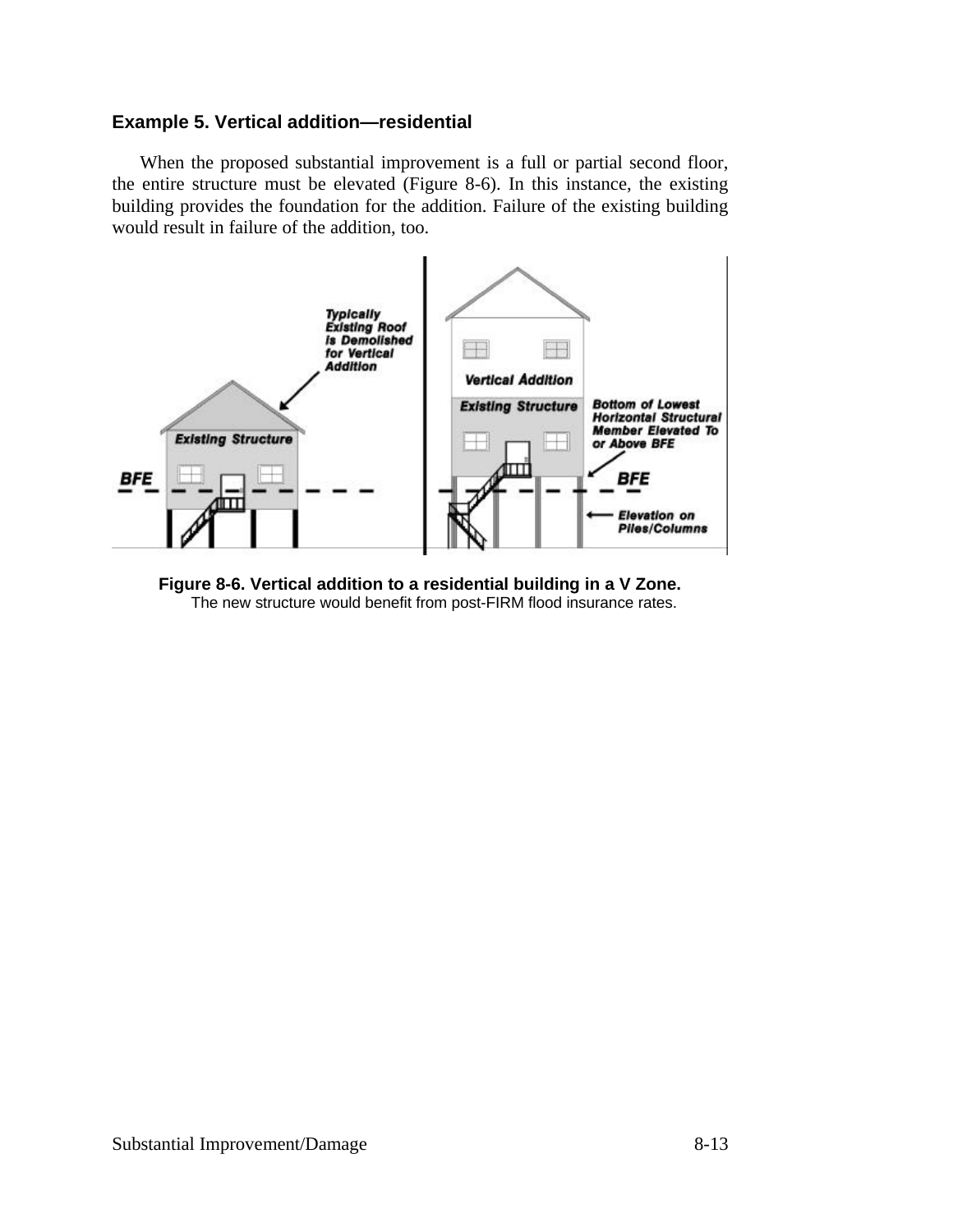### **Example 6. Vertical addition—nonresidential**

When the proposed substantial improvement is a full or partial second floor, the entire structure must be elevated or floodproofed (Figure 8-7).

The owner could obtain post-FIRM rates on the building if it is floodproofed to one foot above the BFE and he has a floodproofing certificate signed by a registered engineer. An optional approach is to elevate the entire building and obtain an elevation certificate.



**Figure 8-7. Vertical addition to a nonresidential building in an A Zone.** The new floodproofed structure would benefit from post-FIRM flood insurance rates.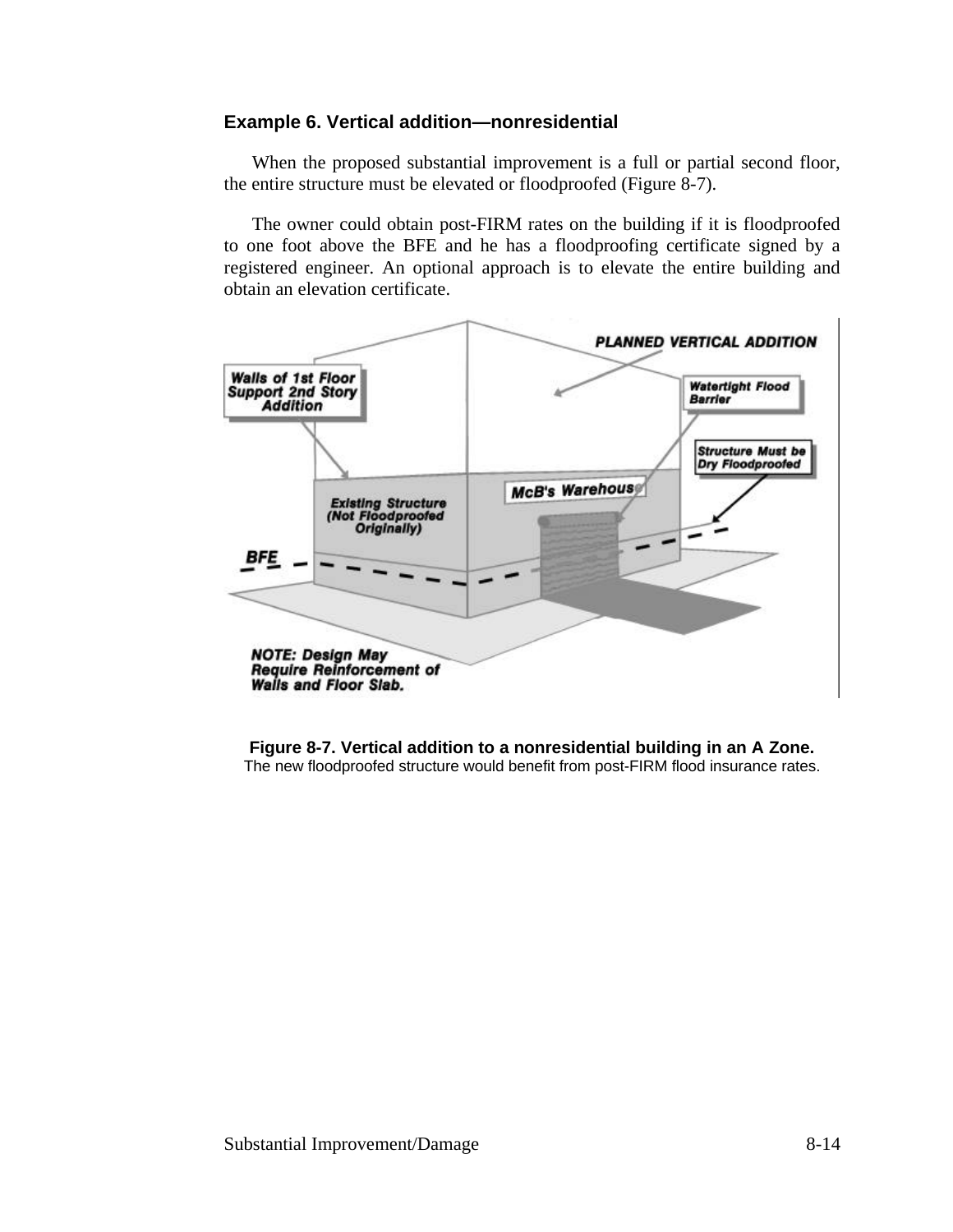### **Example 7. Post-FIRM building—minor addition**

ALL additions to post-FIRM buildings are defined as new construction and must meet the requirements of your floodplain management ordinance regardless of the size or cost of the addition (Figure 8-8). A small addition to a residential structure must be elevated at least as high as the BFE in effect when the building was built.

If a map revision has taken place and the BFE has increased, only additions that are substantial improvements have to be elevated to the new BFE.



**Figure 8-8. Small additions to post-FIRM buildings must be elevated.**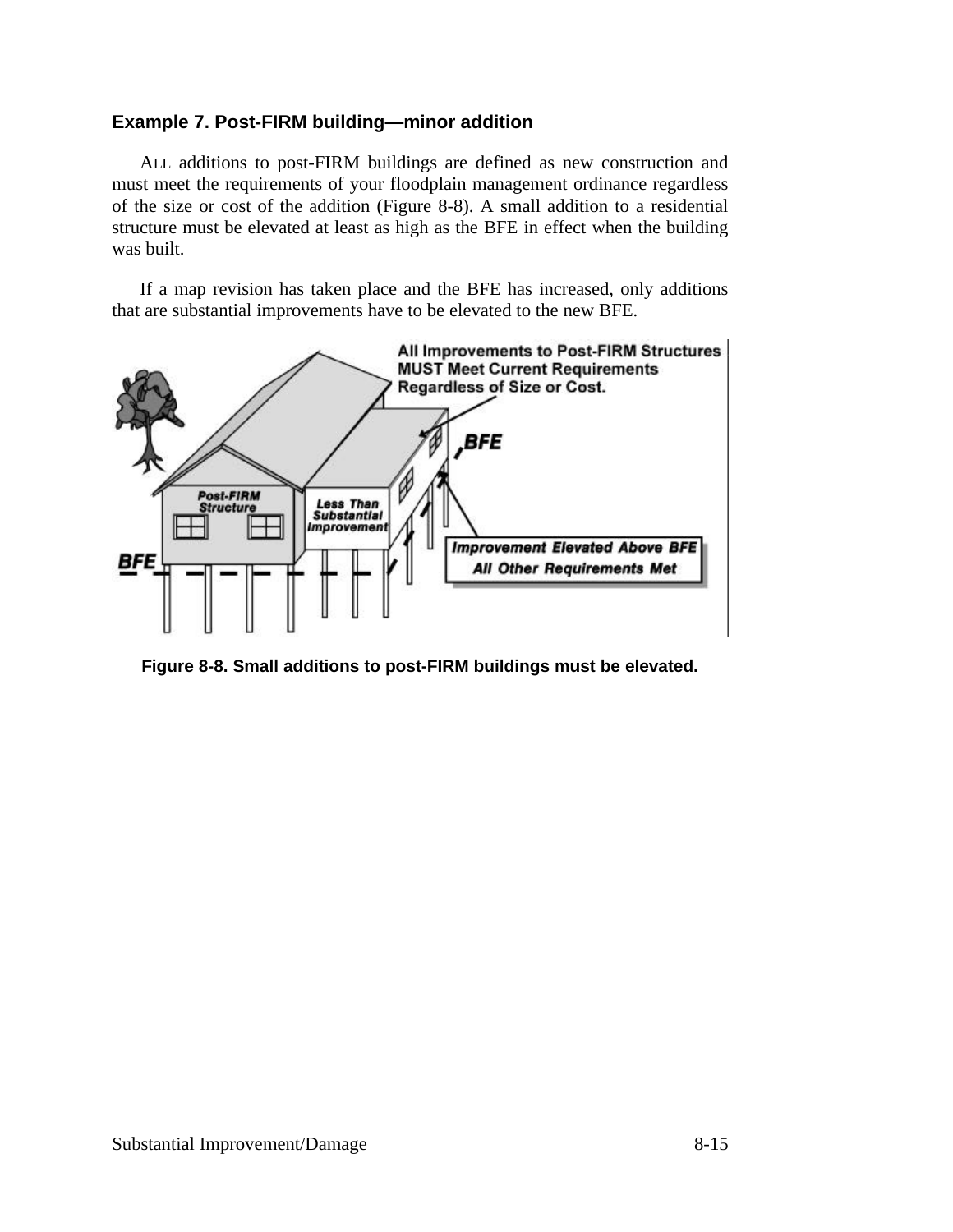### **Example 8. Post-FIRM building—substantial improvement**

Substantial improvements made to a post-FIRM structure must meet the requirements of the current ordinance. Figure 8-9 shows a lateral addition made after a map revision took place and the BFE was increased.



**Figure 8-9. Substantial improvements to post-FIRM buildings must be elevated above the new BFE. Nonresidential buildings may be floodproofed**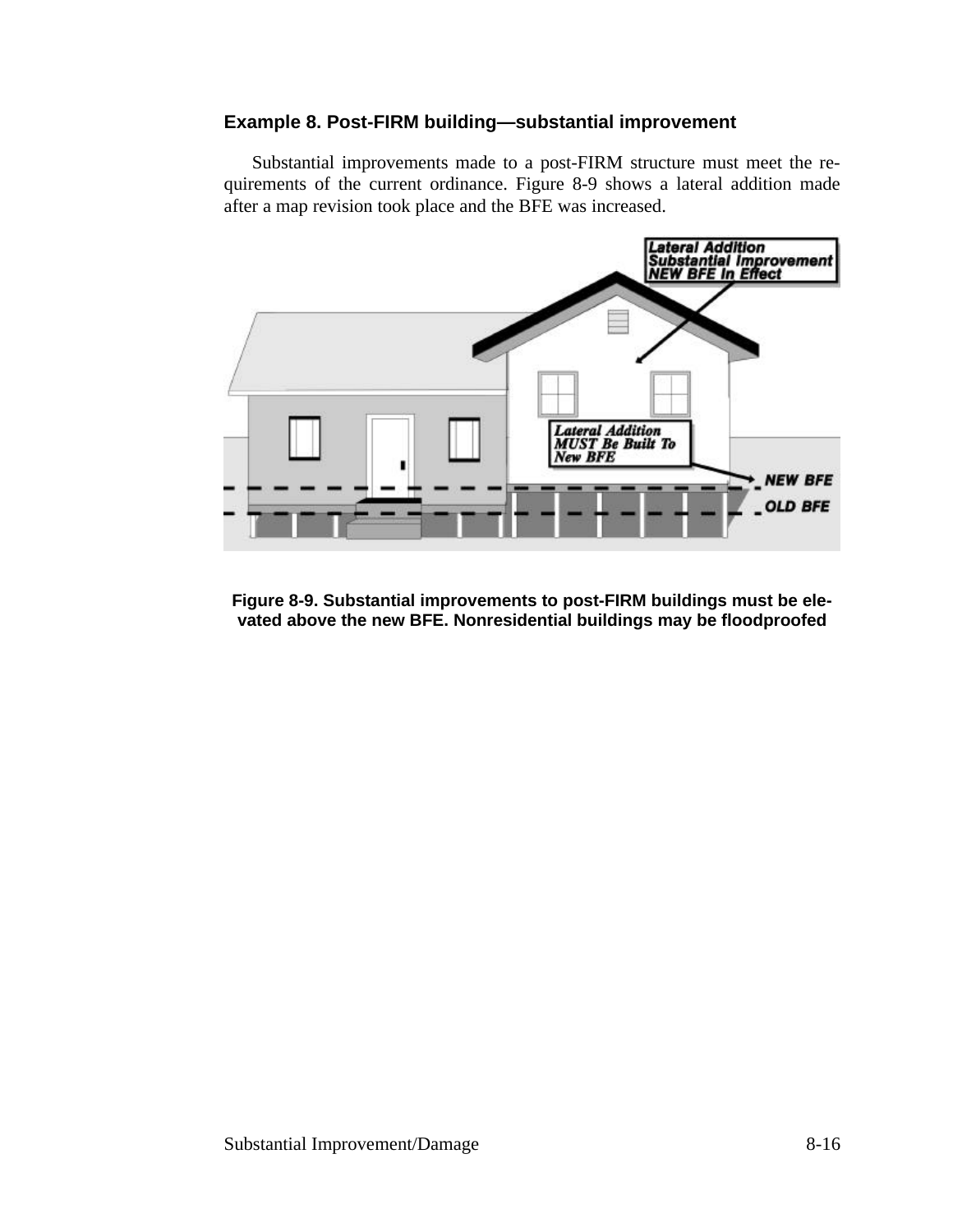

- 1. What is the basic rule on improvements and repairs to existing buildings in the floodplain?
- 2. Mrs. Murphy got a permit two months ago to remodel her living room and kitchen. Now she wants a permit to remodel three bedrooms and two bathrooms. Should you check each of these separately to determine if each project is a substantial improvement?
- 3. What is the substantial improvement formula?
- 4. Which of the following items must be included when calculating the cost of an improvement project?
	- Attached deck
	- Plumbing
	- Permit fees
	- Contractor's overhead and profit
	- Architect's plans
	- Landscaping
	- Built-in bookcases
- 5. What factors are considered when determining market value?
- 6. What are three good sources for obtaining the market value of a house?
- 7. Mr. Jones proposes a \$50,000 addition to his \$80,000 home in the floodplain. Is this a substantial improvement?
- 8. If Mr. Jones' project will be a substantial improvement, what do you need to check to see if the whole house has to be elevated or just the addition?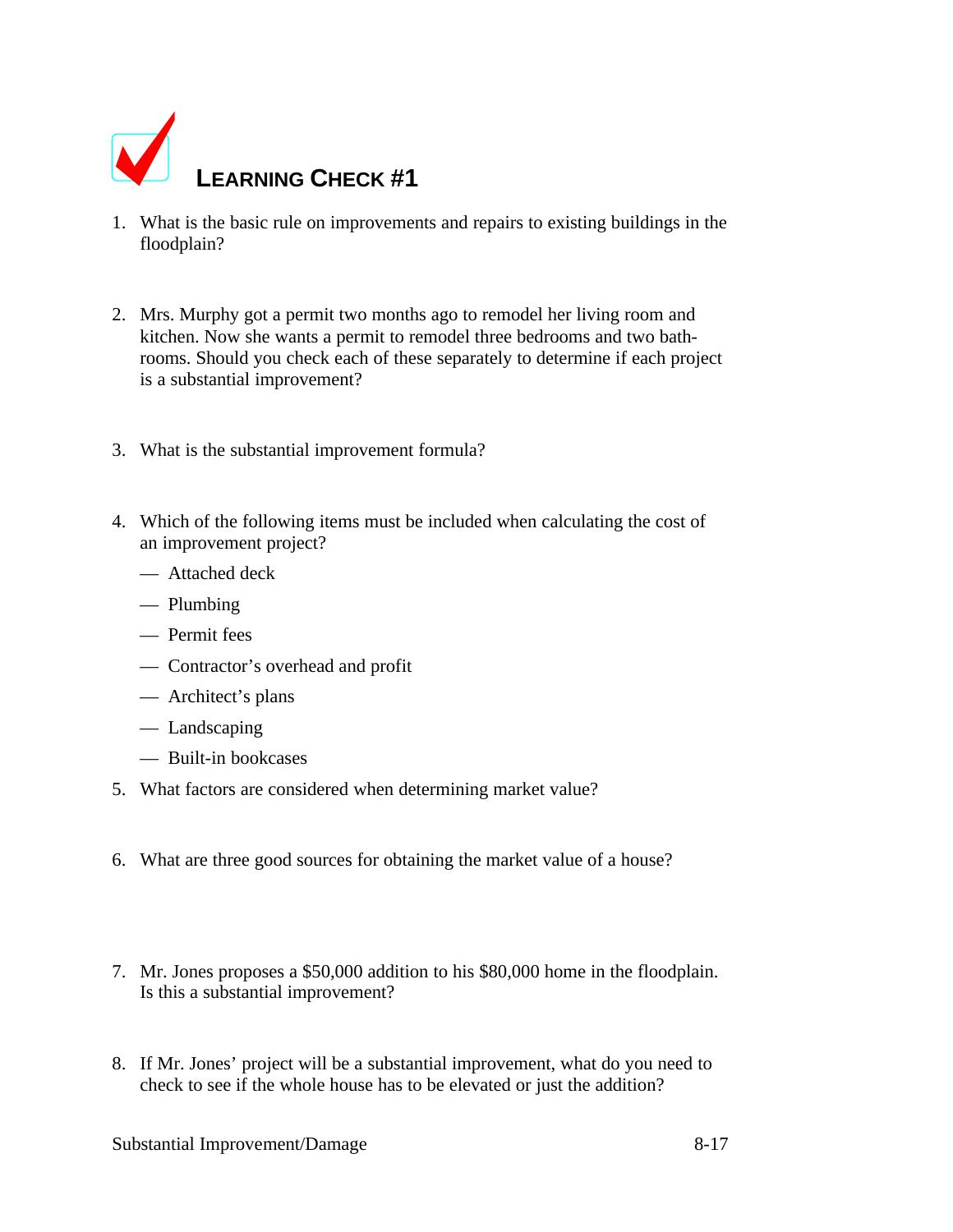## **B. SUBSTANTIAL DAMAGE**

*44 CFR 59.1. Definitions: "Substantial damage" means damage of any origin sustained by a structure whereby the cost of restoring the structure to its before damaged condition would equal or exceed 50 percent of the market value of the structure before the damage occurred.*

Two key points:

- ♦ The damage can be from any cause—flood, fire, earthquake, wind, rain, or other natural or human-induced hazard.
- ♦ The substantial damage rule applies to all buildings in a flood hazard area, regardless of whether the building was covered by flood insurance.

The formula is essentially the same as for substantial improvements:

Cost to repair  $\geq 50$  percent Market value of the building

Market value is calculated in the same way as for substantial improvements. Use the pre-damage market value.

### **COST TO REPAIR**

Notice that the formula uses "cost *to* repair," not "cost *of* repairs." The cost to repair the structure must be calculated for full repair to the building's beforedamage condition, even if the owner elects to do less. It must also include the cost of any improvements that the owner has opted to include during the repair project.

The total cost to repair includes the same items listed in Figure 8-1. As shown in Example 2 below, properly repairing a flooded building can be more expensive than people realize. The owner may opt not to pay for all of the items needed. The owner may:

- ♦ Do some of the work, such as removing and discarding wallboard.
- ♦ Obtain some of the materials free.
- ♦ Have a volunteer organization, such as the Mennonites, do some of the work.
- ♦ Decide not to do some repairs, such as choosing to nail down warped flooring rather than replace it.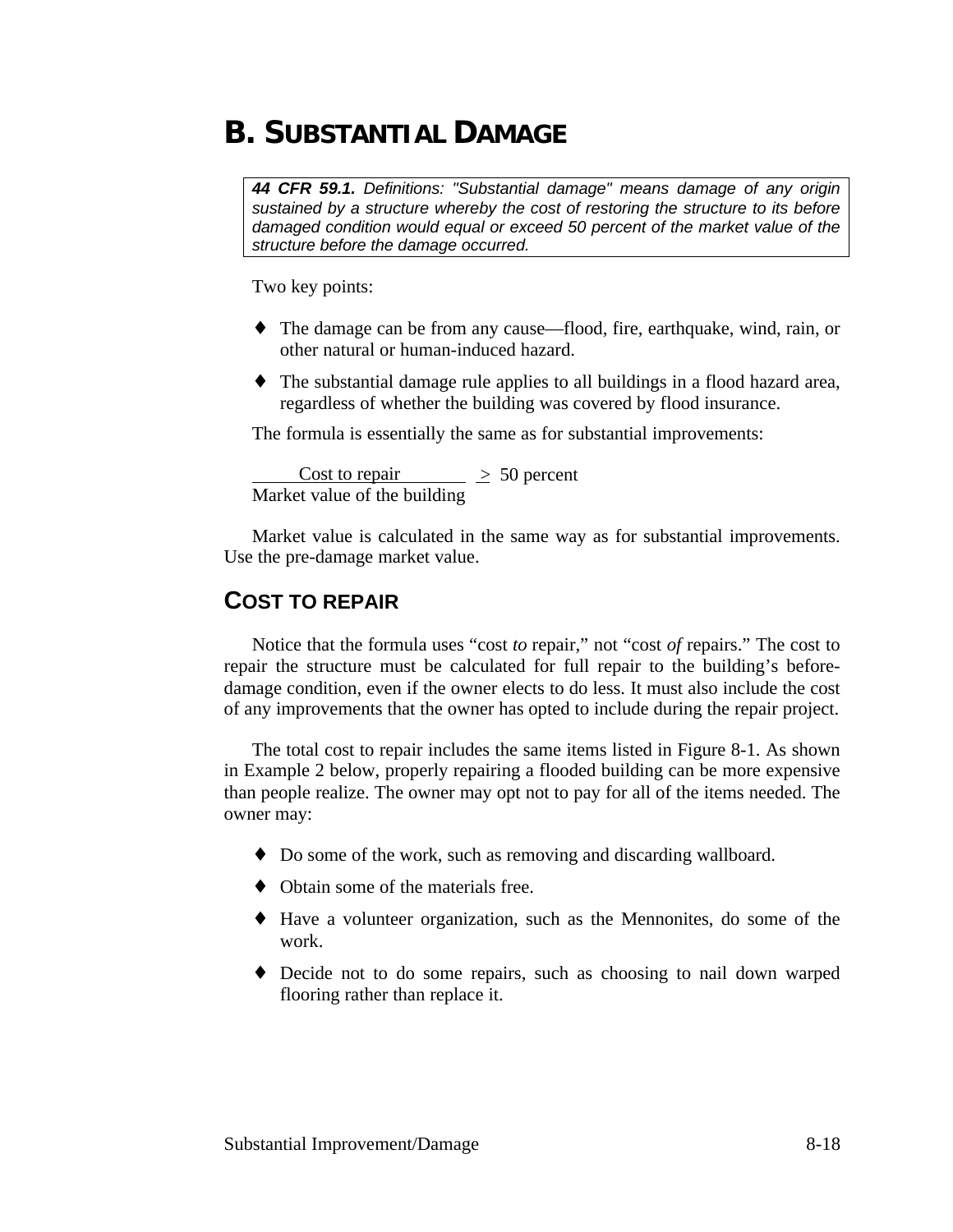### *Basic rule: Substantial damage is determined regardless of the actual cost to the owner. You must figure the true cost of bringing the building back to its pre-damage condition using qualified labor and materials obtained at market prices.*

The permit office and the owner may have serious disagreements over the total list of needed repairs and their cost, as the owner has a great incentive to show less damage than actually occurred in order to avoid the cost of bringing the building into compliance. Here are four things that can help you:

- ♦ Get the cost to repair from an objective third-party or undebatable source, such as:
	- -- A licensed general contractor.
	- -- A professional construction estimator.
	- -- Insurance adjustment papers (exclude damage to contents).

-- Damage assessment field surveys conducted by building inspection, emergency management or tax assessment agencies after a disaster.

-- Your office.

Even if your office does not prepare the cost estimate, it needs to review the estimate submitted by the permit applicant. You can use your professional judgment and knowledge of local and regional construction costs. Or, you can use building code valuation tables published by the major building code groups.

- ♦ Use an objective system that does not rely on varying estimates of market value or different opinions of what needs to be repaired. The Substantial Damage Estimator Program discussed later in this section will do this.
- ♦ Publicize the need for the regulations and the benefits of protecting buildings from future flooding. A well-educated public won't argue as much as one that sees no need for the requirement.
- ♦ Help the owner find financial assistance to meet the extra cost of complying with the code. If there was a disaster declaration, there may be sources of financial assistance as discussed in the next unit. If the owner had flood insurance and the building was substantially damaged by a flood, the new Increased Cost of Compliance coverage will help (see next section).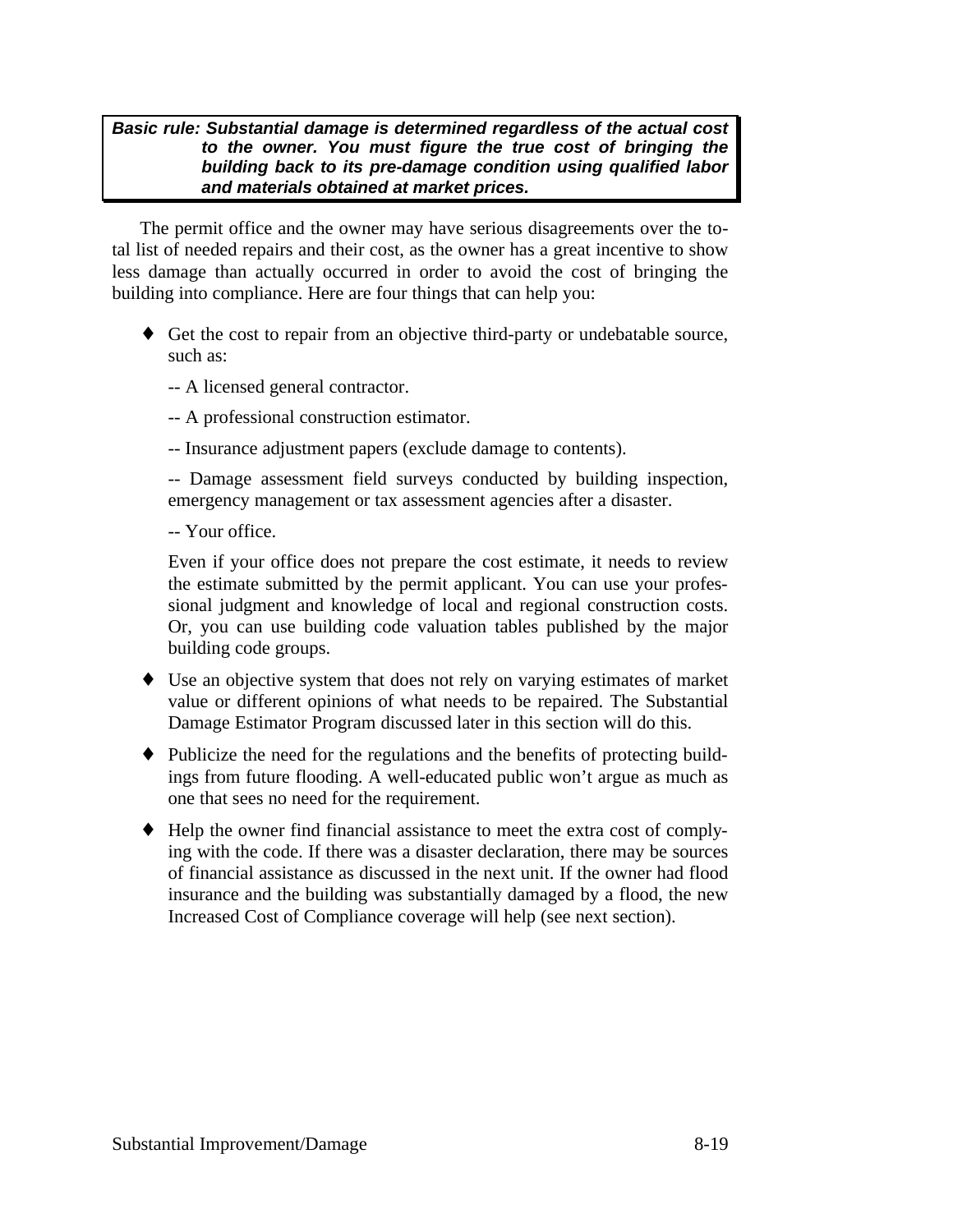## **SUBSTANTIAL DAMAGE EXAMPLES**

### **Example 1. Reconstruction of a destroyed building**

Reconstructions are cases where an entire structure is destroyed, damaged, purposefully demolished or razed, and a new structure is built on the old foundation or slab. The term also applies when an existing structure is moved to a new site.

Reconstructions are, quite simply, "new construction." They must be treated as new buildings.



Razed or "totaled" building Reconstruction on with remaining foundation existing foundation

### **Figure 8-10. A reconstructed house is new construction.**

This example is for A Zones only. A new building in the V Zone must be elevated on piles or columns.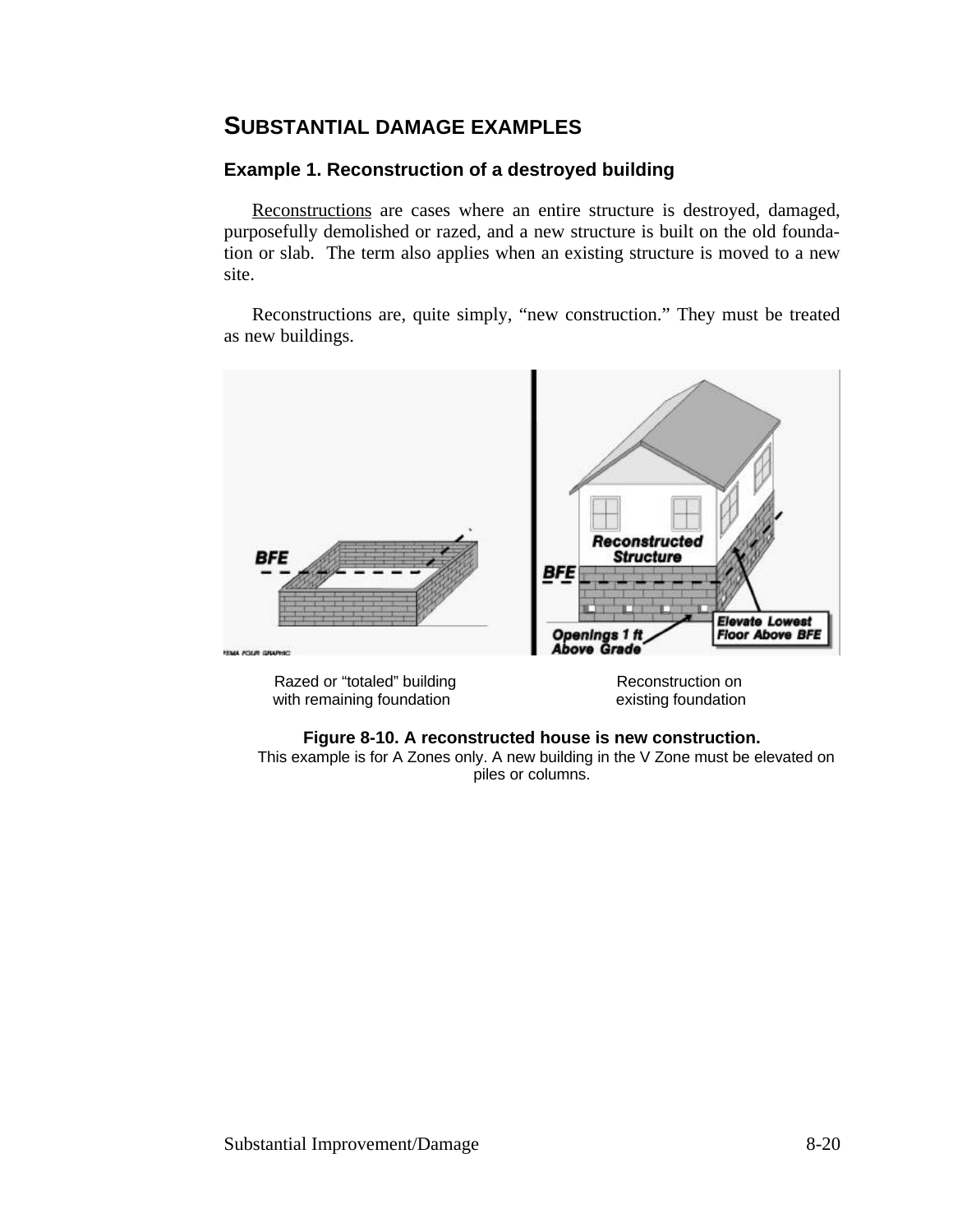#### **Example 2. Substantially damaged structure**

To determine if a damaged structure meets the threshold for substantial damage, the cost of repairing the structure to its before-damaged condition is compared to the market value of the structure prior to the damage. The estimated cost of the repairs must include all costs necessary to fully repair the structure to its before-damaged condition.

If equal to or greater than 50 percent of that structure's market value before damage, then the structure must be elevated (or floodproofed if it is nonresidential) to or above the level of the base flood, and meet other applicable local ordinance requirements. This is the basic requirement for substantial damage.

Figure 8-11 graphically illustrates the amount of damage that can occur to a building flooded only four feet deep. Even though the structure appears sound and there are no cracks or breaks in the foundation, the total cost of repair can be significant.

The cost of repair after a flood that simply soaked the building will typically include the following structural items:

- Remove all wallboard and insulation.
- Install new wallboard and insulation.
- Tape and paint.
- Remove carpeting and vinyl flooring.
- Dry floor, replace warped flooring.
- Replace cabinets in the kitchen and bathroom.
- Replace built-in appliances.
- Replace hollow-core interior doors.
- Replace furnace and water heater.
- Clean and disinfect duct work.
- Repair porch flooring and front steps.
- Clean and test plumbing (licensed plumber may be required).
- Replace outlets and switches, clean and test wiring (licensed electrician may be required).

Note: See also Figures 7-7 through 7-12 for what happens to flood insurance premiums if a substantially damaged building is granted a variance and is not brought up to post-FIRM standards.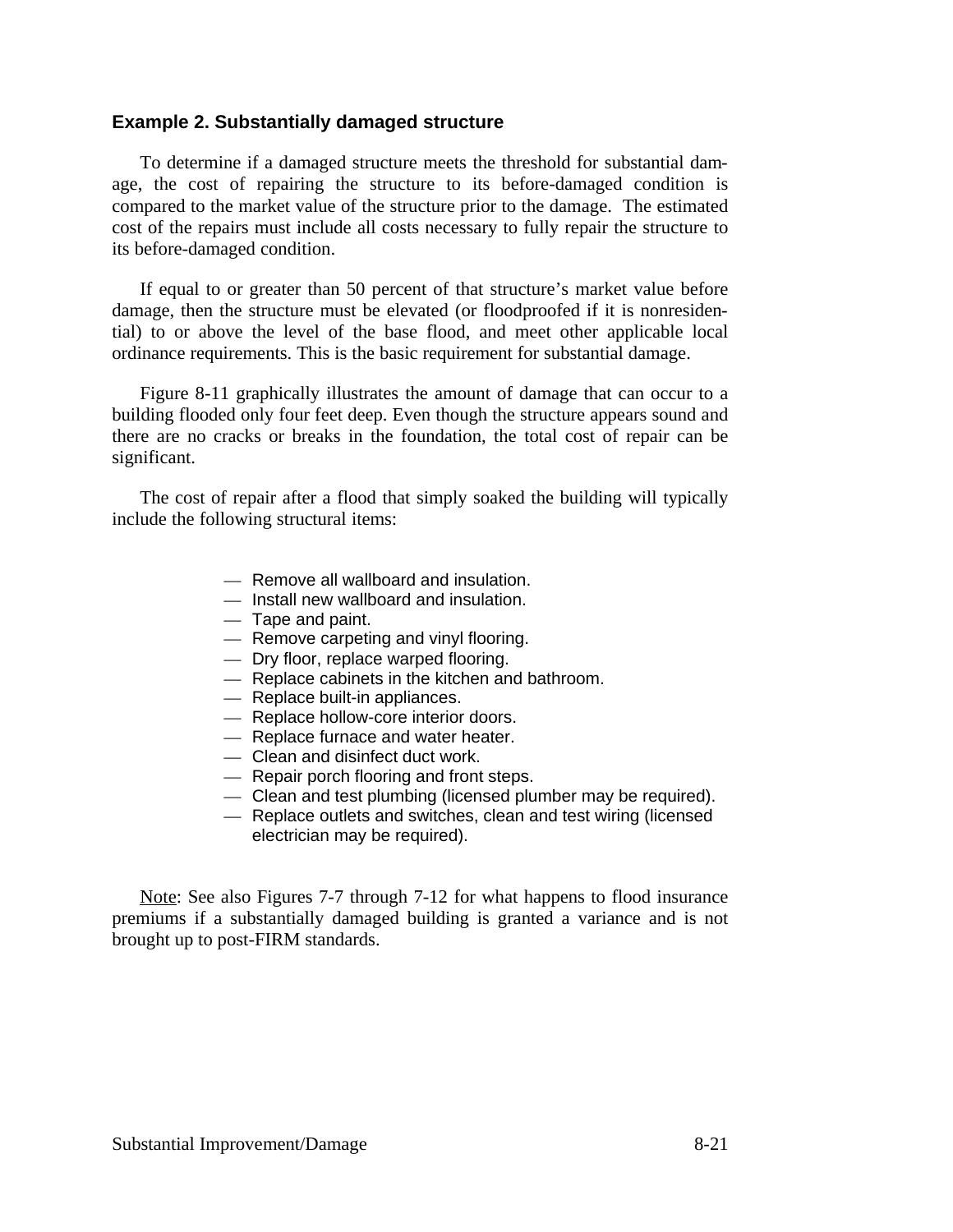

**Figure 8-11. Even slow moving floodwater can cause substantial damage.**

## **SUBSTANTIAL DAMAGE SOFTWARE**

FEMA has developed a software program to help local officials make substantial damage determinations. The software is Windows-based and will work on Microsoft Windows 3.1 and Windows 95. While it is based on Microsoft Access, the software is self-contained and does not require any software in addition to Windows.

The software comes with a manual, *Guide on Estimating Substantial Damage Using the NFIP Residential Substantial Damage Estimator*, FEMA 311. This includes a user's manual and worksheets that allow the calculations to be done manually.

Contact your FEMA Regional Office for a copy of the software package and help in using it. Following a major disaster declaration, training sessions and technical assistance may be available.

## **INCREASED COST OF COMPLIANCE**

On June 1, 1997, the NFIP began offering additional coverage to all holders of structural flood insurance policies. This coverage is called Increased Cost of Compliance or ICC.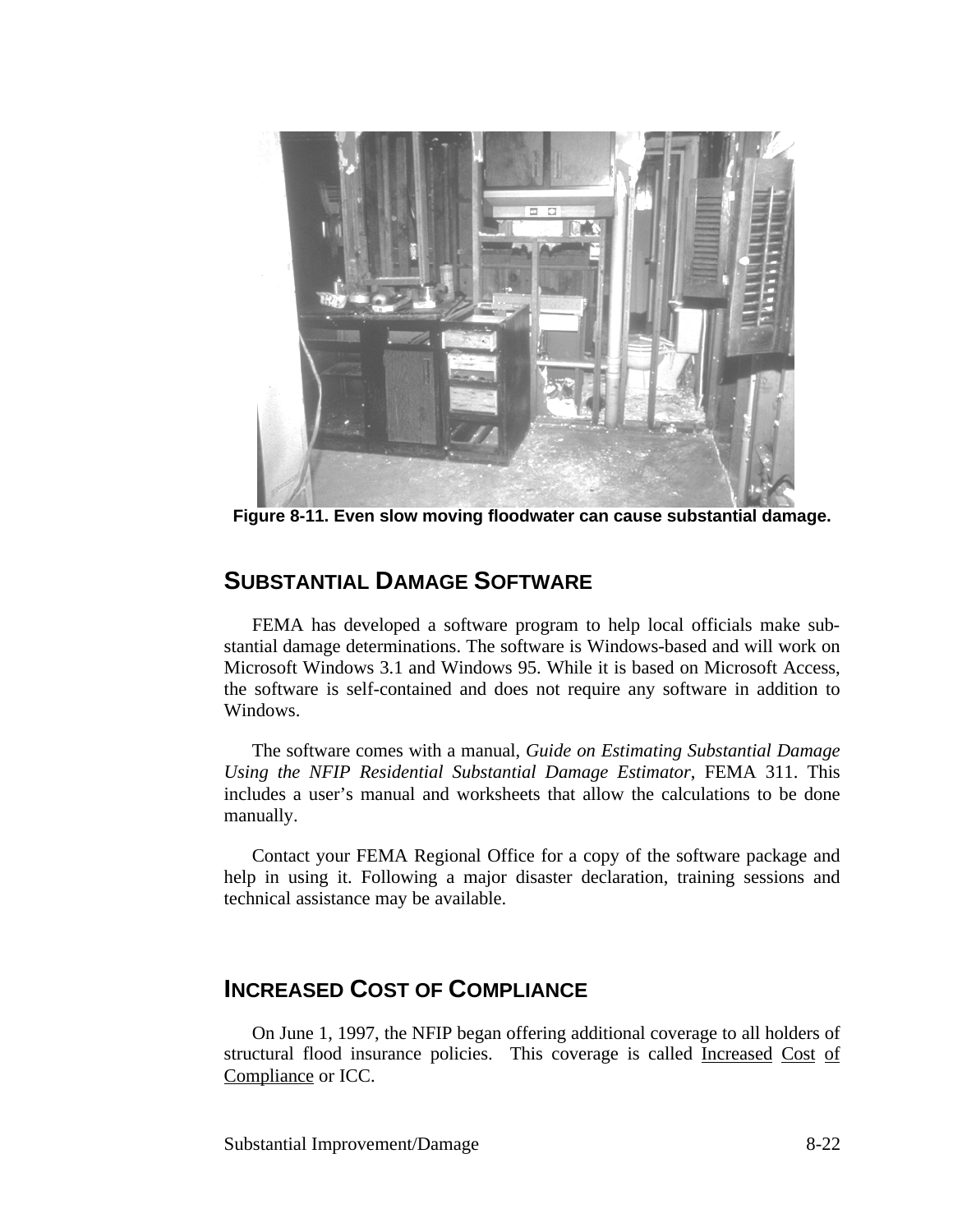The name refers to cases where the local floodplain management ordinance requires elevation or retrofitting of a substantially damaged building. Under ICC, the flood insurance policy will not only pay for repairs to the flooded building, it will pay up to \$15,000 to help cover the additional cost of complying with the ordinance. This is available for any flood insurance claim and, therefore, is not dependent on the community receiving a disaster declaration.

There are some limitations to ICC:

- ♦ It's only available if there was a flood insurance policy on the building before the flood.
- ♦ It covers only damage caused by a flood.
- ♦ Claims are limited to \$15,000 per structure.
- ♦ Claims must be accompanied by a substantial damage determination by the floodplain ordinance administrator.

It should also be mentioned that a portion of the rest of the claim payment may help meet the cost of bringing the building up to code. For example, if there was foundation damage, the regular claim will pay for the cost of repairing or replacing the foundation. The ICC funds would only be needed for the extra costs of raising the foundation higher than it was before.

In certain cases, an ICC claim can be filed if the building is repetitively flooded, sustaining losses of less than 50 percent of the market value each time and if the total cost of the losses is 50 percent or more during a certain period of time, provided the community has language in the flood damage ordinance that implements the substantial damage rule in these cases.

Figure 8-12 has example ordinance language. This language exceeds the minimum NFIP requirements, but would be needed if you wanted to trigger the ICC provision for repetitively damaged buildings.



The Community Rating System credits keeping track of improvements to enforce a cumulative substantial improvement requirement. The 1999 *CRS Coordinator's Manual* credits the ordinance language in Figure 8-12. These credits are found under Activity 430, Section 431.c in the *CRS Coordinator's Manual* and the *CRS Application.*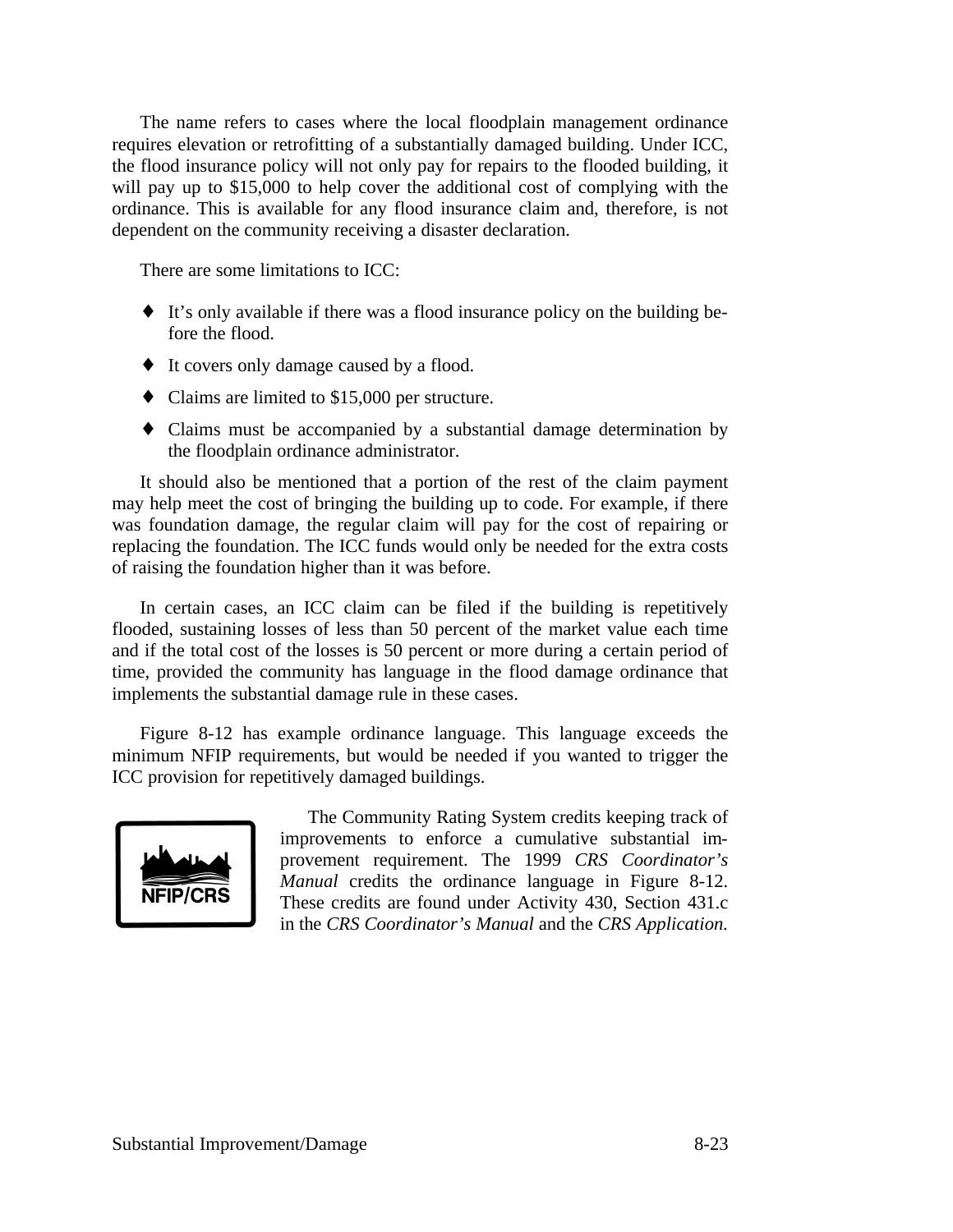### *Option 1*

### *A. Adopt the Following Definition:*

*"Repetitive Loss" means flood-related damage sustained by a structure on two separate occasions during a 10-year period for which the cost of repairs at the time of each such flood event, on the average, equals or exceeds 25 percent of the market value of the structure before the damage occurred.*

*B. And modify the "substantial improvement" definition as follows:*

*"Substantial Improvement" means any reconstruction, rehabilitation, addition, or other improvement of a structure, the cost of which equals or exceeds 50 percent of the market value of the structure before the "start of construction" of the improvement. This term includes structures which have incurred "repetitive loss" or "substantial damage", regardless of the actual repair work performed.*

*------------------------------------------------------------------------------------------------------------*

### *Option 2*

### *Modify the Asubstantial damage@ definition as follows:*

*"Substantial Damage" means damage of any origin sustained by a structure whereby the cost of restoring the structure to its before damaged condition would equal or exceed 50 percent of the market value of the structure before the damage occurred. Substantial damage also means flood-related damage sustained by a structure on two separate occasions during a 10-year period for which the cost of repairs at the time of each such flood event, on the average, equals or exceeds 25 percent of the market value of the structure before the damage occurred.*

*------------------------------------------------------------------------------------------------------------*

*NOTE 1: Communities need to make sure that these definitions are tied to the floodplain management requirements for new construction and substantial improvements and to any other requirements of the ordinance, such as the permit requirements, in order to enforce this provision.*

*NOTE 2: An ICC Claim Payment is ONLY made for flood-related damage. The substantial damage part of the definition must still include "damage of any origin" to be compliant with the minimum NFIP Floodplain Management Regulations.*

**Figure 8-12. Sample ordinance language for ICC repetitive loss definitions** Source: *Interim Guidance for State and Local Officials -- Increased Cost of Compliance Coverage*, FEMA, 1997. This language is only needed to trigger an ICC payment for a repetitive loss. No ordinance changes are needed for the ICC coverage for substantial damage.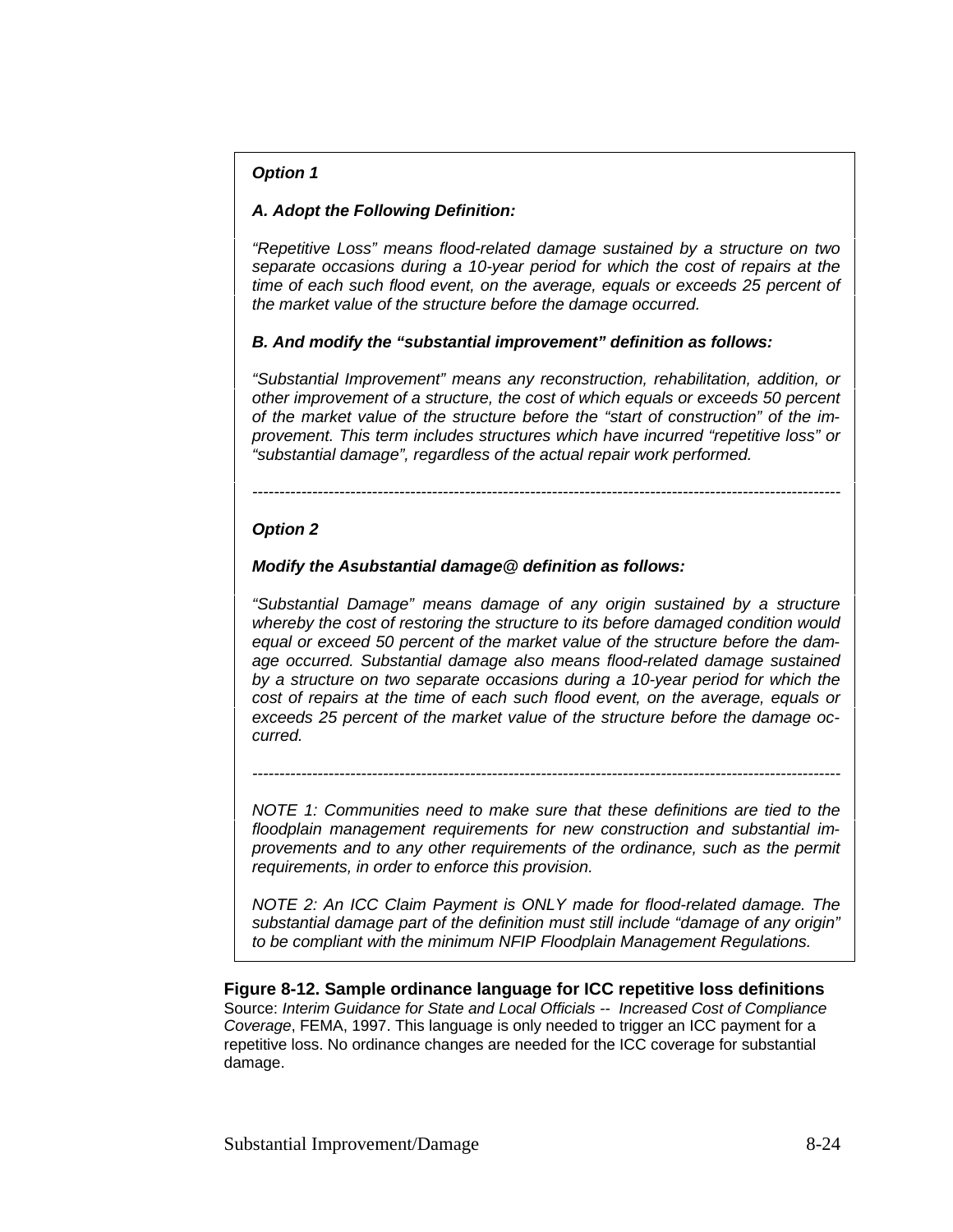## **C. EXCEPTIONS**

As explained in previous sections, the substantial improvement and substantial damage requirements affect all buildings regardless of the reason for the improvement or the cause of the damage. There are three exceptions to this: exempt activities, historic buildings and projects required by code.

## **EXEMPT ACTIVITIES**

Certain activities related to making improvements or repairing damaged buildings do not have to be counted toward the cost of the improvement or repairs. These include:

- ♦ Plans and specifications.
- ♦ Surveying.
- ♦ Permit fees.
- ♦ Demolition or emergency repairs made for health or safety reasons or to prevent further damage to the building.
- ♦ Improvements or repairs to items outside the building, such as the driveway, fencing, landscaping and detached structures.

## **HISTORIC STRUCTURES**

Historic structures are exempted from the substantial improvement requirements subject to the criteria listed below. The exemption can be granted administratively if the current NFIP definitions of substantial improvement and historic structure are included in your ordinance, or they can be granted through a variance procedure.

In either case, they are usually granted subject to conditions.

If the improvements to a historic structure meet the following three criteria and are approved by the community, the building will not have to be elevated or floodproofed. It can also retain its pre-FIRM flood insurance rating status.

**1. The building must be a bona-fide "historic structure."** Figure 7-13 has the definition that must be followed.

**2. The project must maintain the historic status of the structure.** If the proposed improvements to the structure will result in it being removed from or ineligible for the National Register or federally-certified state or local inventory, then the proposal cannot be granted an exemption from the substantial improvement rule.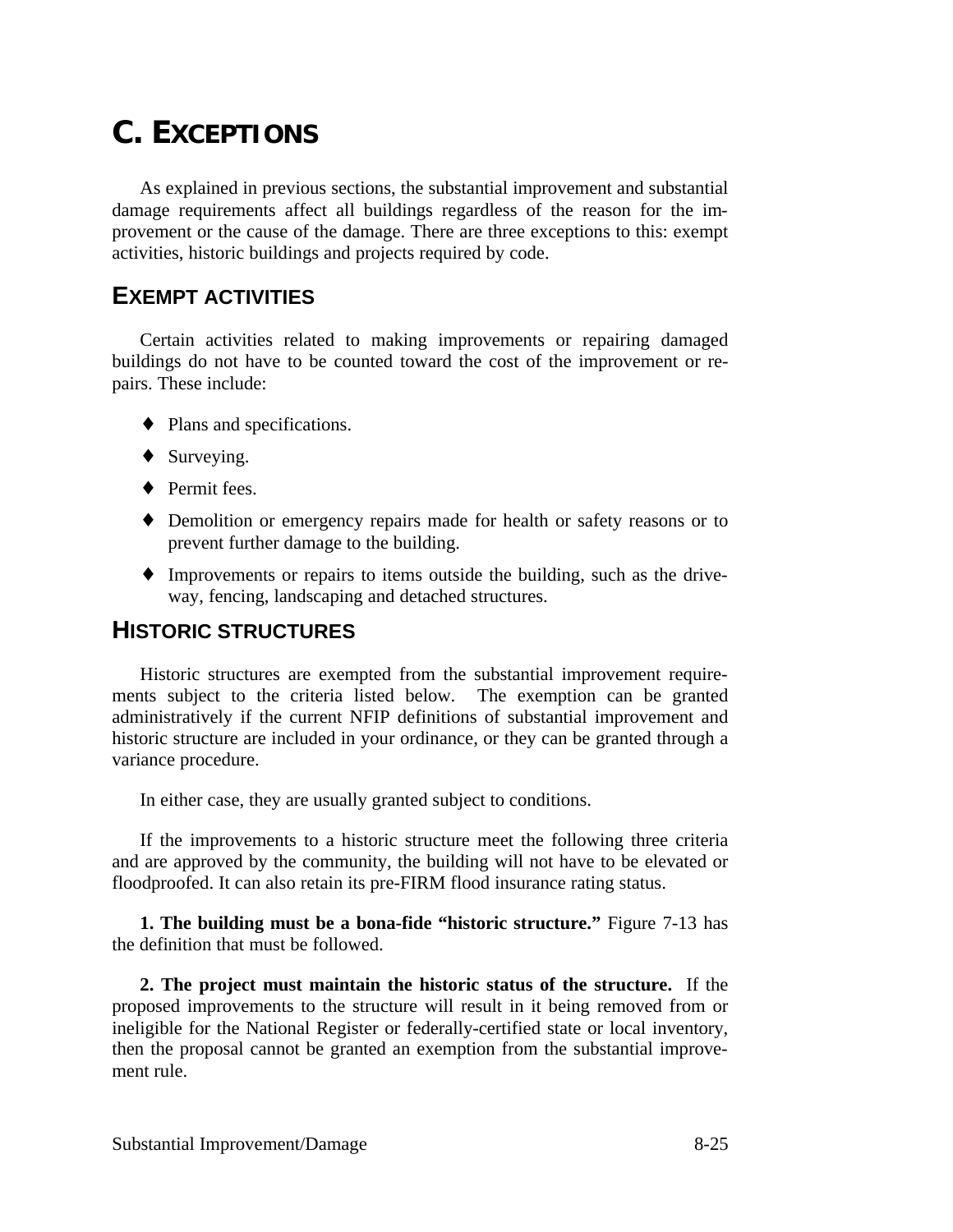The best way to make such determinations is to seek written review and approval of proposed plans by the local historic preservation board, if it is federallycertified, or by the state historic preservation office. If the plans are approved, you can grant the exemption. If not, no exemption can be permitted.

**3. Take all possible flood damage reduction measures.** Even though the exemption to the substantial improvement rule means the building does not have to be elevated to or above BFE, or be renovated with flood-resistant materials that are not historically sensitive, many things can and should be done to reduce the flood damage potential. Examples include:

- ♦ Locating mechanical and electrical equipment above the BFE or floodproofing it.
- ♦ Elevating the lowest floor of an addition to or above the BFE with the change in floor elevation disguised externally.
- ♦ Building the lowest floor of an addition with flood-resistant materials and providing hydrostatic openings.

## **CODE VIOLATIONS**

The NFIP definition of substantial improvement includes another exemption:

*44 CFR 59.1 Definitions: "Substantial improvement" means …. The term does not, however, include … Any project for improvement of a structure to correct existing violations of state or local health, sanitary, or safety code specifications which have been identified by the local code enforcement official and which are the minimum necessary to assure safe living conditions*

Note the key words in this exemption: *correct* existing violations, *identified* by the local official, and *minimum* necessary to assure safe conditions. This language was included in order to avoid penalizing property owners *who had no choice* but to make improvements to their buildings or face condemnation or revocation of a business license.

This exemption was intended for *involuntary* improvements or violations that existed before the improvement permit was applied for or before the damage occurred—for example, a restaurant owner who must remodel and enlarge the kitchen in order to meet current local and state health and safety codes.

You can only exempt the items specifically required by code. For example, if a single stair tread was defective and had to be replaced, do not exempt the cost of rebuilding the entire stairway. Similarly, count only replacement in like kind and what is minimally necessary. If the owner chooses to upgrade the quality of a code-required item, the extra cost is not exempt from the formula—it's added to the true cost of the improvement or repairs.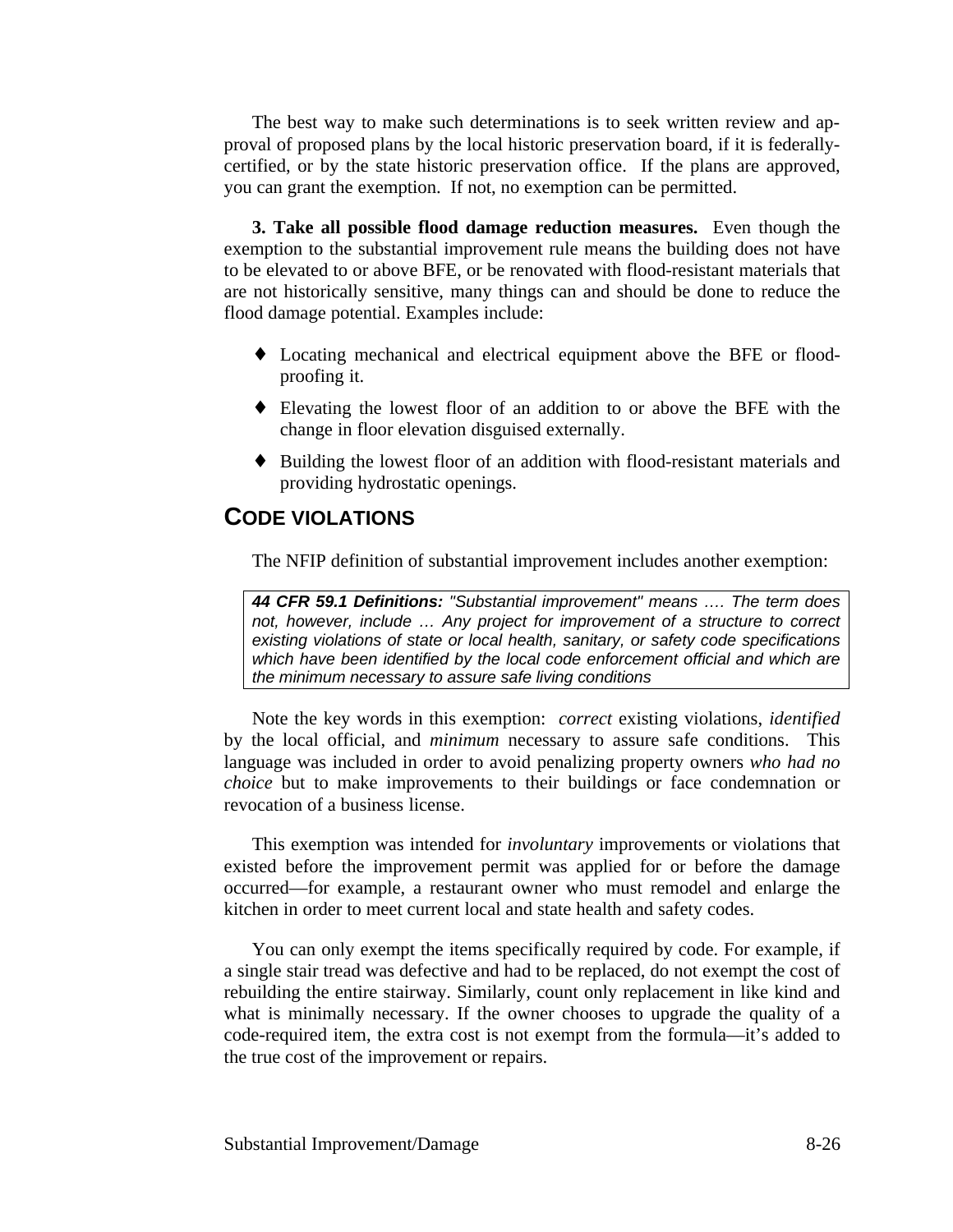Unfortunately, many property owners and builders pressure local building official to exclude "code violation corrections" from their voluntary improvement proposals. There are "code violations" in all structures built before the current code was enacted. In many cases, those elements must be brought up to code as part of an improvement project.

This is very different from a code violation citation that forces a property owner to correct those violations and make improvements that were otherwise not planned. The building official must know about and document the violations before or at the time the permit is issued.

### **Example**

A small business in a 40-year old building was damaged by a fire. The building's pre-fire market value was \$100,000. The insurance adjuster and the permit office concluded that the total cost to repair would be \$45,000.

However, the community's building code states that whenever an applicant applies for a permit to modify or improve a building, the building must be brought up to code. This building would need the following additional work:

- ♦ Replace unsafe electrical wiring.
- ♦ Install missing fire exit signs, smoke detectors and emergency lighting.
- ♦ Widen the front door and install a ramp to make the business accessible to handicapped and mobility-impaired people.

The total cost of these code requirements would be \$8,000. However, since these were required by the code before the fire occurred, they would not have to be counted toward the cost to repair. Based on the basic formula:

 $$45,000 = 0.45$  or 45% The building is not declared. \$100,000 substantially damaged

In this example, the building can be repaired without elevating or floodproofing. However, the permit office should strongly recommend incorporating flood protection measures and flood resistant materials in the repair project (as in the example in Figure 8-2).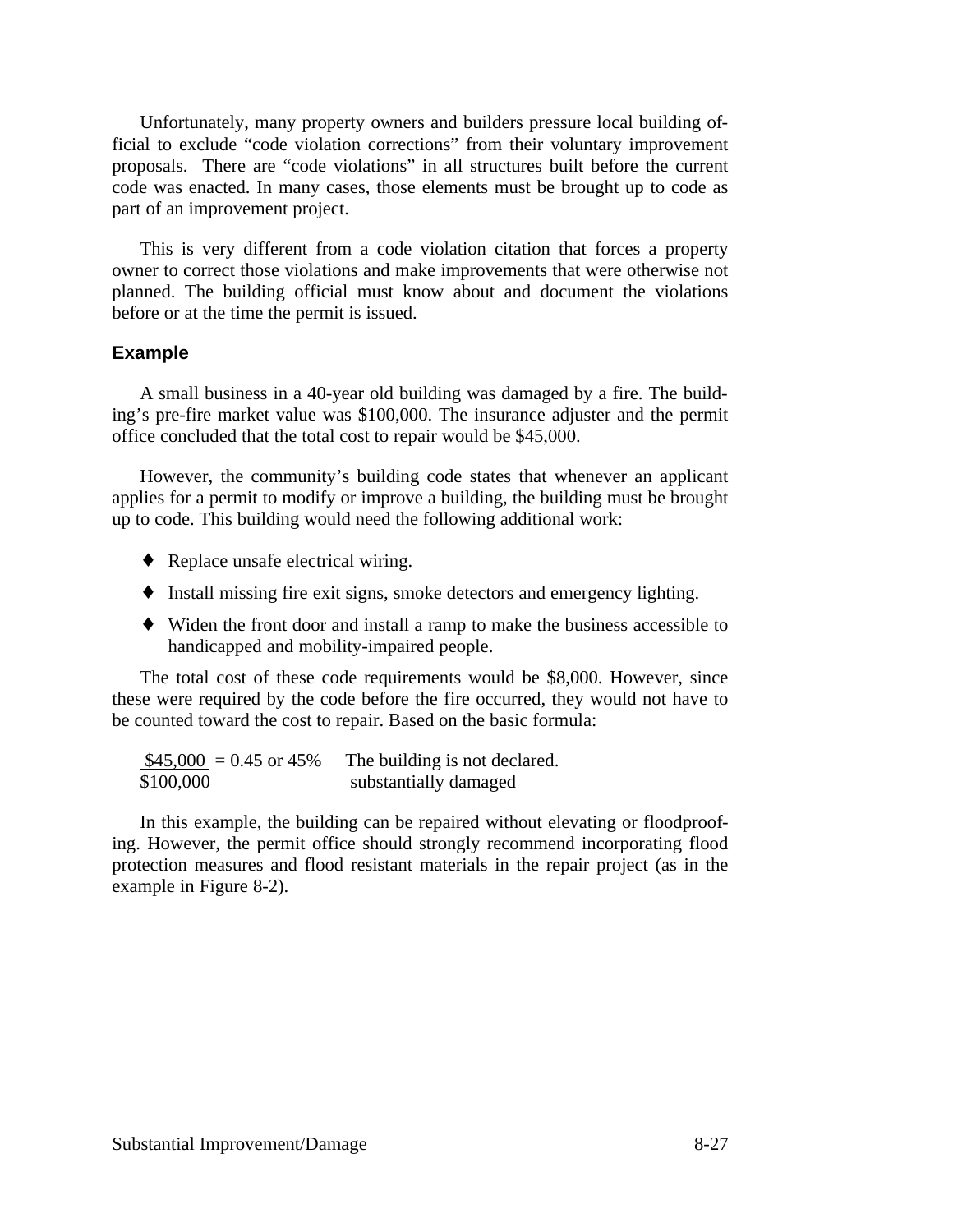

1. What is the formula for determining substantial damage?

- 2. What is the basic rule on calculating the cost of the damage?
- 3. A tornado swept through town and substantially damaged 25 buildings in the floodplain. How can you help the property owners comply with the floodplain ordinance's substantial damage regulations?
- 4. Mr. Johnson prepared a list of everything he has to do to repair his flooded home. Which of the following items are counted toward the cost of repairs when determining substantial damage? What is the dollar amount that should be counted?
	- Clearing broken trees and debris away from the house (\$2,500)
	- Replacing the warped flooring (\$3,000)
	- New doors (\$1,000) to replace old ones (worth \$500)
	- Replacing the old kitchen cabinets (valued at \$5,000) with custom hardwood cabinets valued at \$15,000.
	- New wall to wall carpeting (\$1,800)
	- New furniture (\$12,000)
	- New wiring (\$2,000) to bring the building up to current code (This is a standard requirement of the community. The building was not cited as having a code violation.)
	- Permit fee (\$500)
	- Clean out and test the furnace (done free as a public service by the utility company, but otherwise worth \$250 if done by a private contractor)
	- New bushes and replacement fence (\$1,500)
- 5. What's the best way to determine if a building is "historic" and eligible for exemption from the substantial improvement requirement?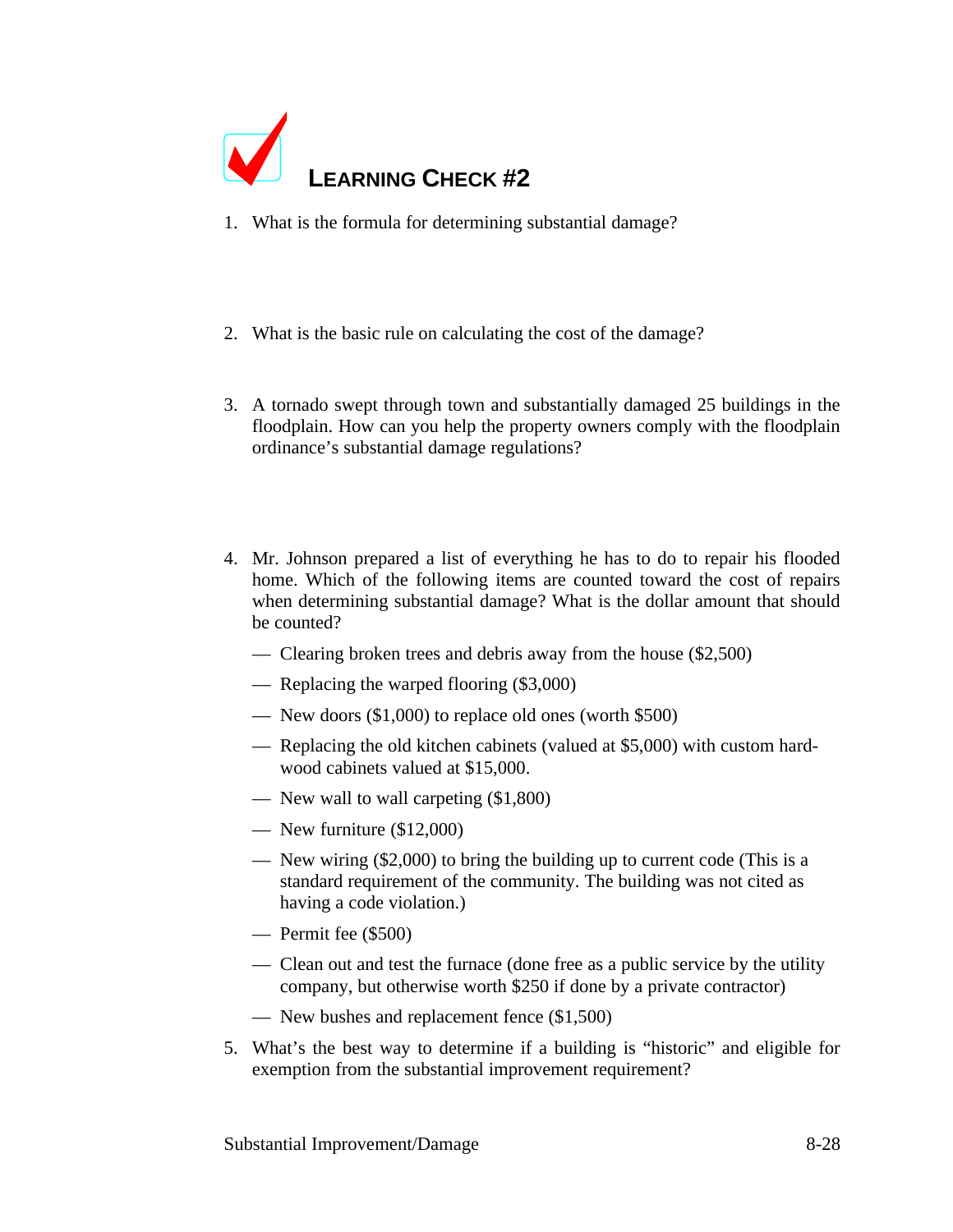

- 1. What kind of projects need a permit so you can check to see if they would be substantial improvements?
- 2. A home was built to post-FIRM standards in 1990. The lowest floor was elevated four feet above grade, to the BFE in effect at that time. In 1995, a new FIRM went into effect. The new BFE is now six feet above grade at that site.
	- a. How high would a small (less than substantial) addition have to be elevated?
	- b. How high would a large (substantial) addition have to be elevated?
- 3. Mrs. Murphy bought her property for \$100,000 last year. Is this a good basis for determining its market value?
- 4. Based on tax assessor's records, the market value of 123 Main Street is \$75,000. The owner wants to replace the HVAC and plumbing, remodel the kitchen and both bathrooms and convert his basement to a finished family room. His total cost is \$20,000 for supplies. If a contractor were to do the job, the total cost would be \$45,000. However, since he is a handyman and will do all the work himself, the total cost of his project is \$20,000. What is your response?
- 5. Mrs. Smith wants a new second story that will double the size and value of her house. The floor of the new story will be above the BFE. Will the old first floor have to be elevated?
- 6. The substantial damage regulations only apply if the building was damaged by a flood. True or false?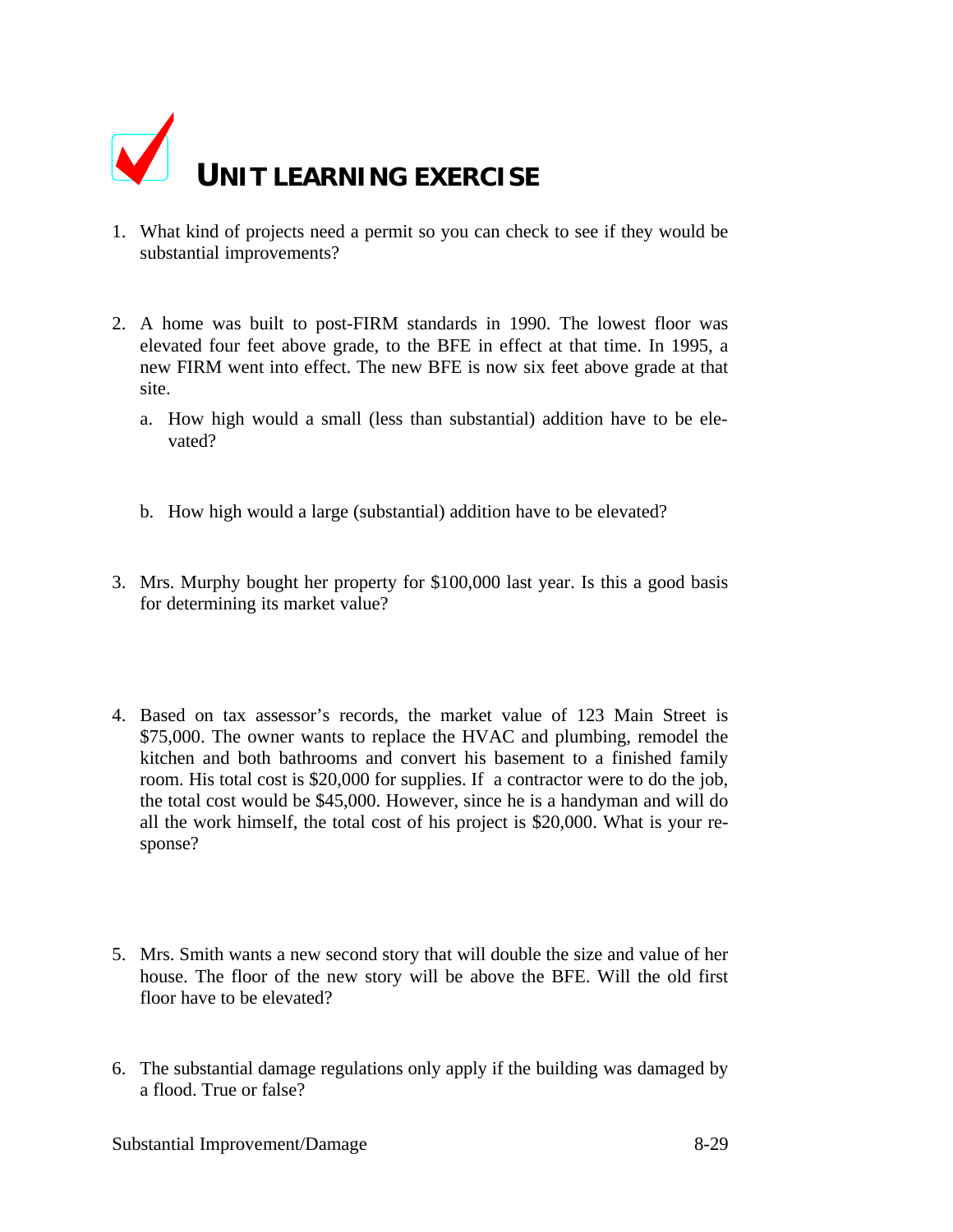- 7. A flooded property owner has a brother who is a plumbing contractor. His brother's repair estimate shows the damage at 48% of the building's value. You think it should be higher. What can you do to prevent an argument over who's numbers are right?
- 8. Mrs. McGillicudy is on a fixed income. Her home was flooded and substantially damaged. Her flood insurance policy will pay for the repairs. When told that she will also have to elevate her house, she thinks she should apply for a variance due to the financial hardship. What do you tell her?
- 9. Before the flood, Mr. Johnson had been cited by the community for a code violation. The paint on his garage door had been peeling, which was a violation of the local housing maintenance code. Since the flood left mud up to the high water line, he decided to repaint the whole house. Can he claim exemption of the cost of the painting because it had been cited as a code violation?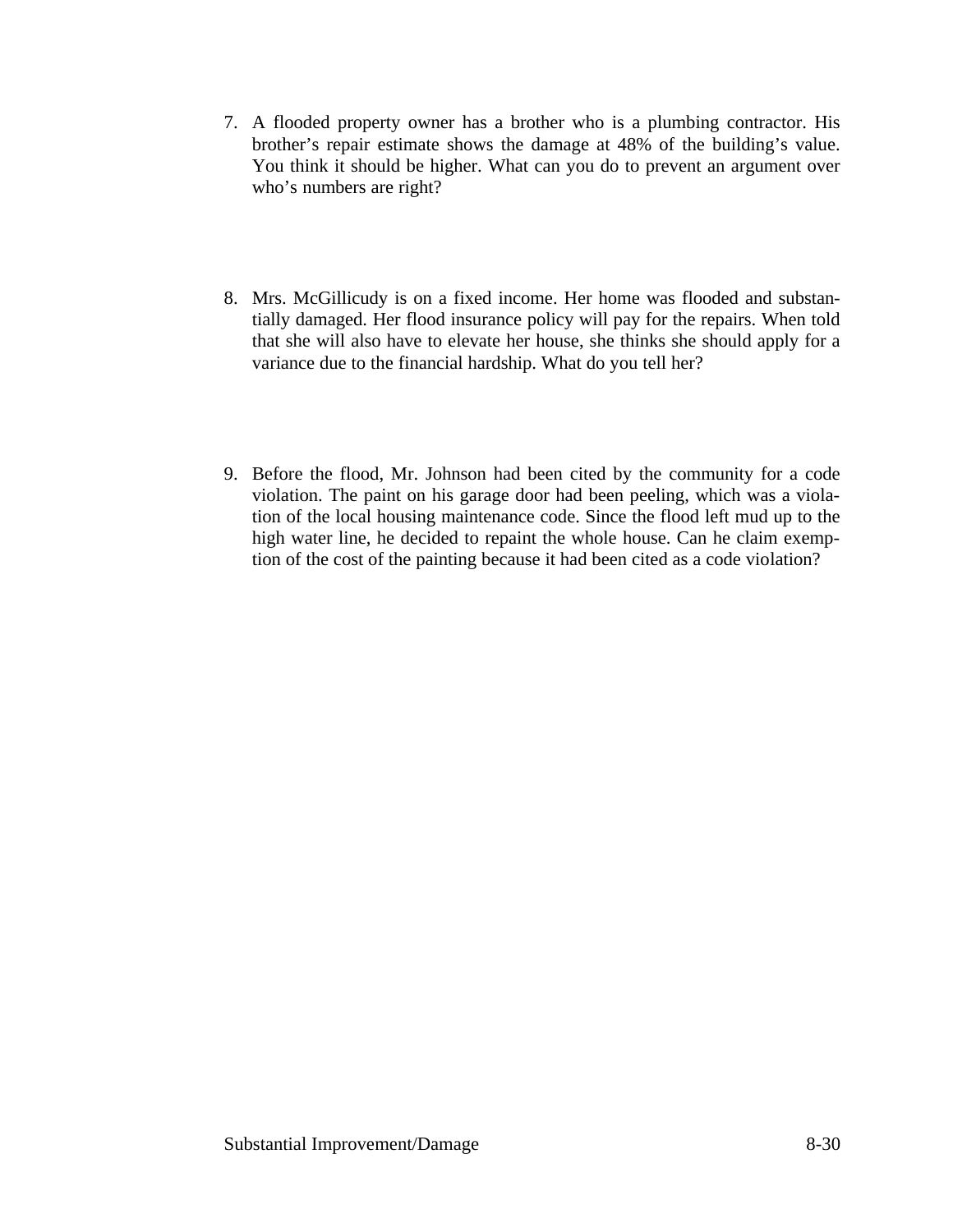## **ANSWERS TO THE LEARNING CHECKS**

### **Learning check #1**

1. What is the basic rule on improvements and repairs to existing buildings in the floodplain?

*If the cost of improvements or the cost to repair the damage exceeds 50 percent of the market value of the building, it must be brought up to current floodplain management standards.*

2. Mrs. Murphy got a permit two months ago to remodel her living room and kitchen. Now she wants a permit to remodel three bedrooms and two bathrooms. Should you check each of these separately to determine if each project is a substantial improvement?

*No. They should be counted as one project and their total cost combined.*

3. What is the substantial improvement formula?

*A project is a substantial improvement if:*

*Cost of improvement project > 50 percent Market value of the building*

- 4. Which of the following items must be included when calculating the cost of an improvement project?
	- Attached deck *yes*
	- Plumbing *yes*
	- Permit fees *no*
	- Contractor's overhead and profit *yes*
	- Architect's plans *no*
	- Landscaping *no*
	- Built-in bookcases *yes*
- 5. What factors are considered when determining market value?

*"The price a willing buyer and seller agree upon." Factors to consider are the building's original quality, subsequent improvements, age and current condition.*

- 6. What are three good sources for obtaining the market value of a house?
	- *An independent appraisal by a professional appraiser.*
	- *Detailed estimates of the structure's actual cash value (the replacement cost for a building, minus a depreciation percentage based on age and condition).*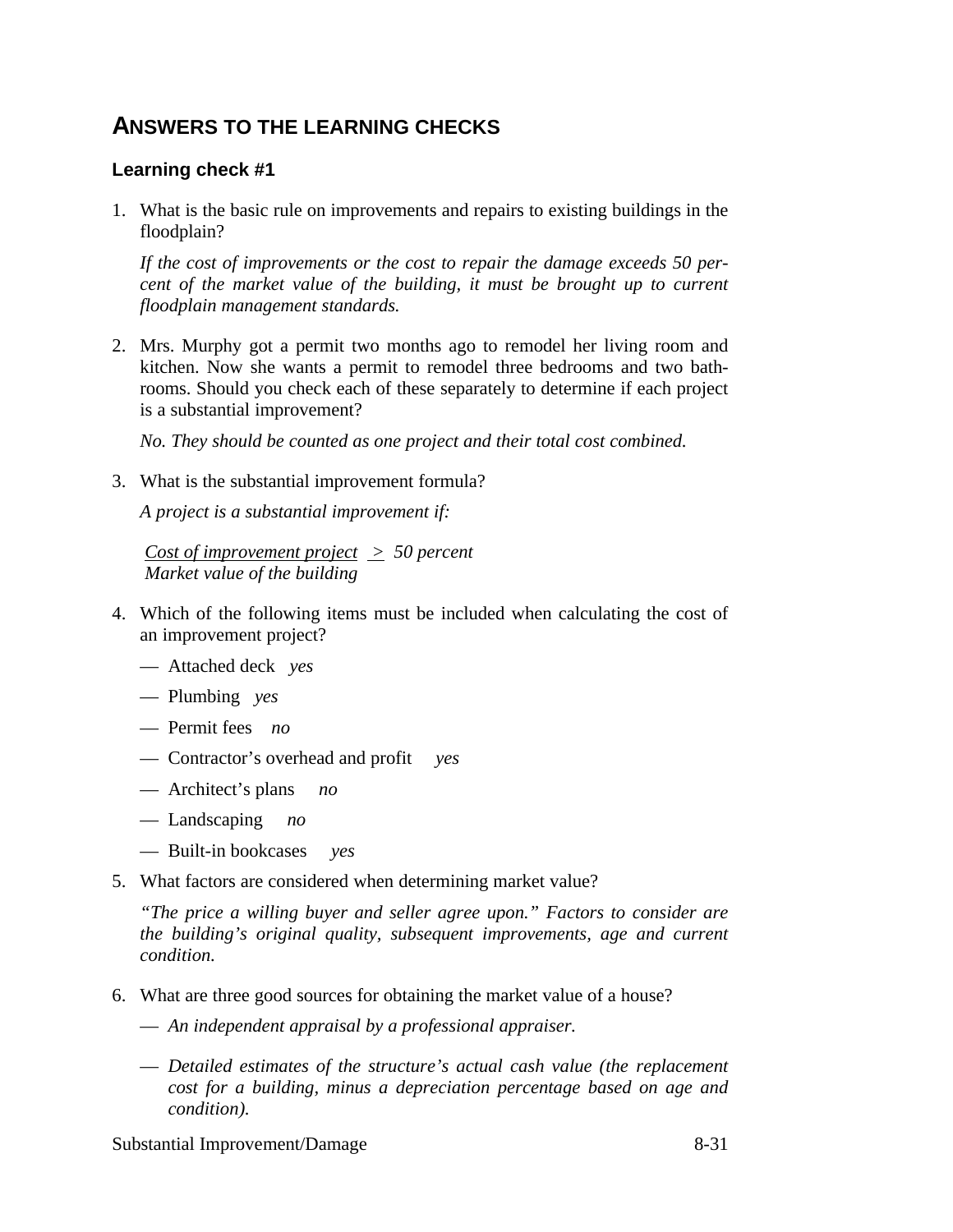- *Property appraisals used for tax assessment purposes with an adjustment recommended by the tax appraiser to reflect market conditions (adjusted assessed value).*
- *The value of buildings taken from NFIP claims data (usually actual cash value).*
- *Qualified estimates based on sound professional judgment made by the staff of the local building department or tax assessor's office.*
- 7. Mr. Jones proposes a \$50,000 addition to his \$80,000 home in the floodplain. Is this a substantial improvement?

*Yes, 50,000 divided by 80,000 = 0.625, more than 50%*

8. If Mr. Jones' project will be a substantial improvement, what do you need to check to see if the whole house has to be elevated or just the addition?

*Check the extent of work on the common wall and the existing building. If the common wall is demolished as part of the project, the existing building and the addition must be elevated.*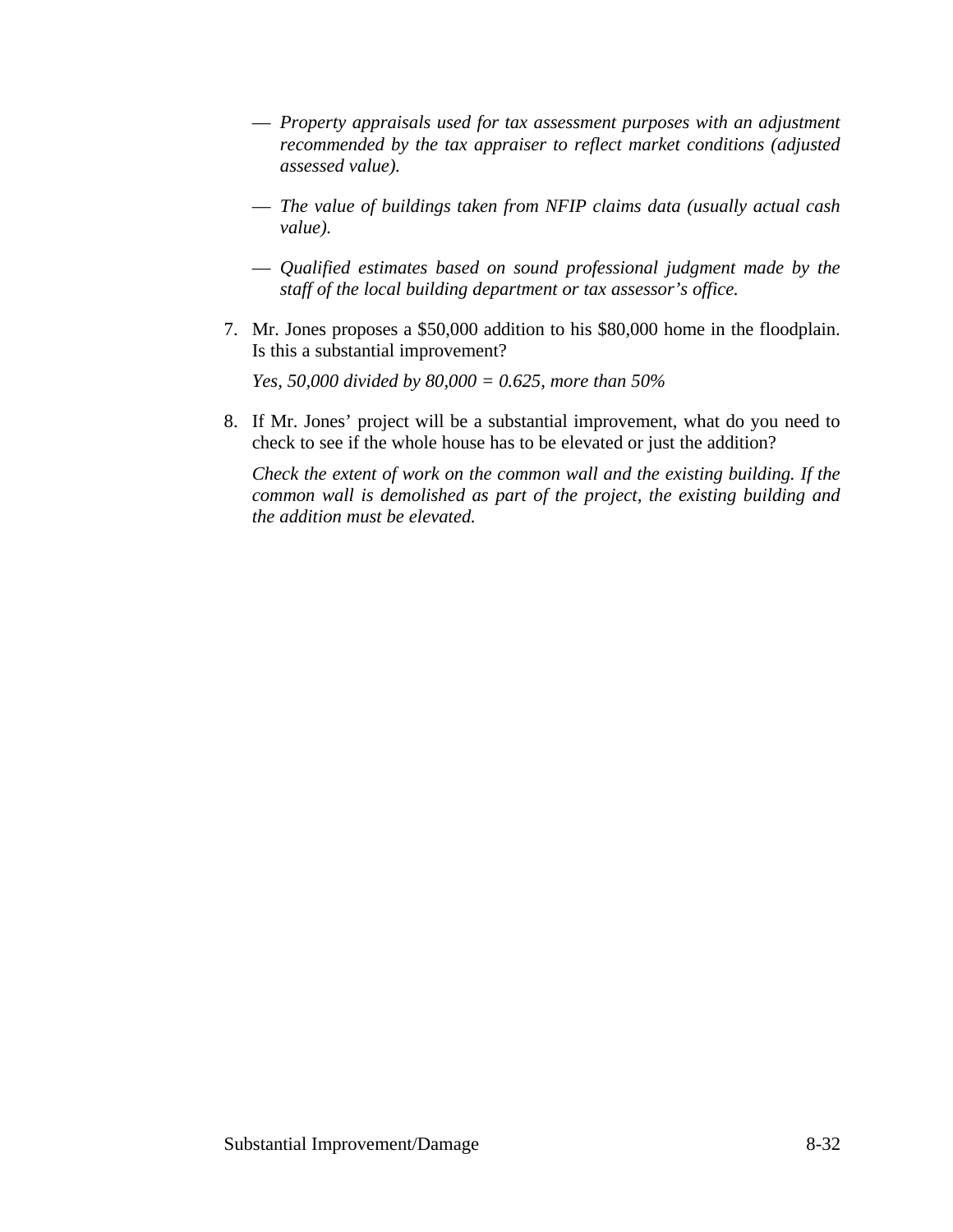### **Learning check #2**

1. What is the formula for determining substantial damage?

*A building was substantially damaged if:*

 $\frac{\text{Cost to repair}}{\text{2}}$   $\geq$  50 percent *Market value of the building*

2. What is the basic rule on calculating the cost of the damage?

*Substantial damage is determined regardless of the actual cost to the owner. You must figure the true cost of bringing the building back to its pre-damage condition using qualified labor and materials obtained at market prices.*

3. A tornado swept through town and substantially damaged 25 buildings in the floodplain. How can you help the property owners comply with the floodplain ordinance's substantial damage regulations?

*Help the owner obtain financial assistance. Many programs are available after a disaster declaration.*

- 4. Mr. Johnson prepared a list of everything he has to do to repair his flooded home. Which of the following items are counted toward the cost of repairs when determining substantial damage? What is the dollar amount that should be counted?
	- Clearing broken trees and debris away from the house (\$2,500) *\$0*
	- Replacing the warped flooring (\$3,000) *\$3,000*
	- New doors (\$1,000) to replace old ones (worth \$500) *\$1,000*
	- Replacing the old kitchen cabinets (valued at \$5,000) with custom hardwood cabinets valued at \$15,000. *\$15,000*
	- New wall to wall carpeting (\$1,800) *\$1,800*
	- New furniture (\$12,000) *\$0 (not part of the structure)*
	- New wiring (\$2,000) to bring the building up to current code (This is a standard requirement of the community. The building was not cited as having a code violation.) *\$2,000*
	- Permit fee (\$500) *\$0*
	- Clean out and test the furnace (done free as a public service by the utility company, but otherwise worth \$250 if done by a private contractor) *\$250*
	- New bushes and replacement fence (\$1,500) *\$0 (not part of the structure)*
- 5. What's the best way to determine if a building is "historic" and eligible for exemption from the substantial improvement requirement?

*See if it's on an approved list of historic structures (see Figure 7-13)*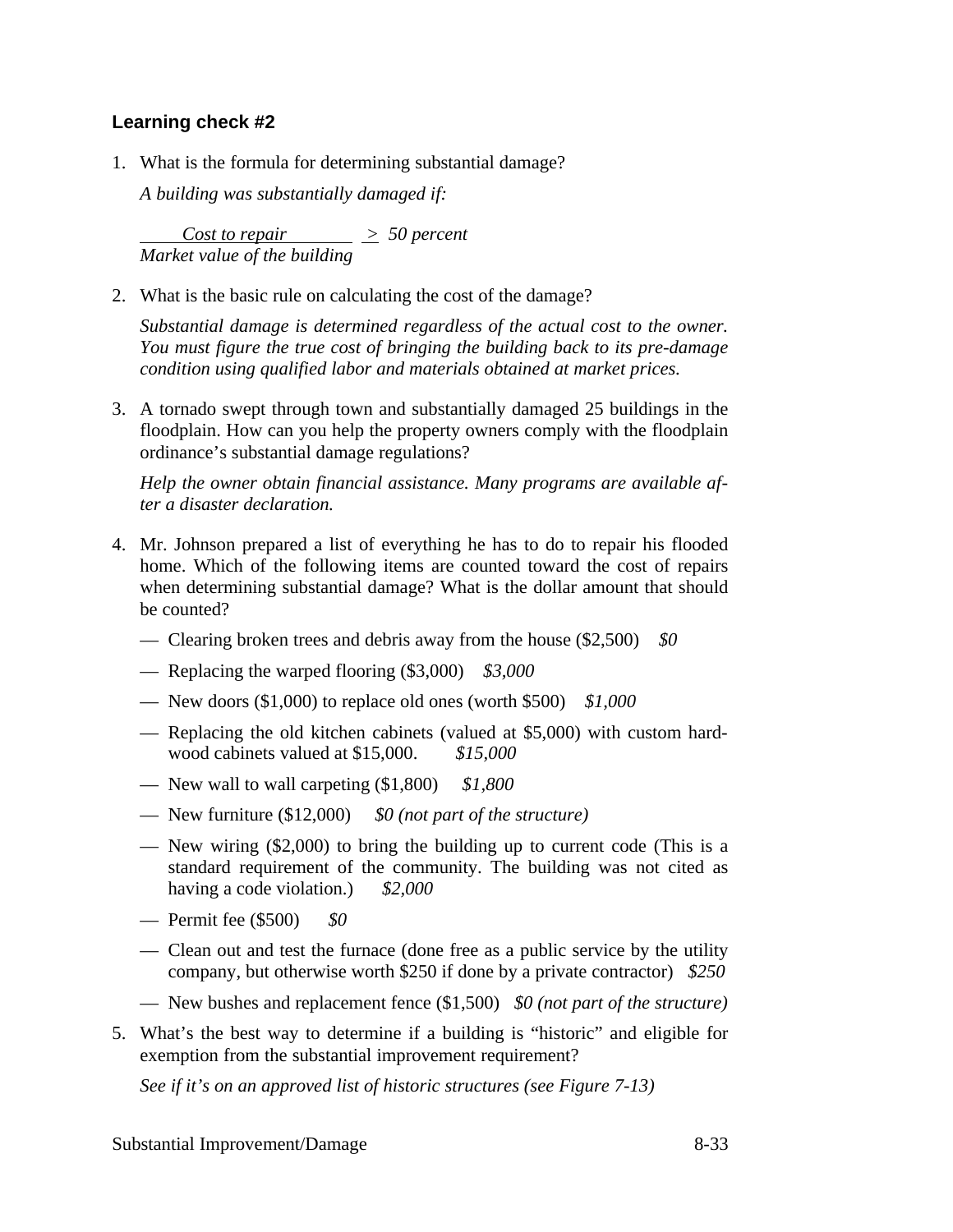### **Unit Learning Exercise**

- 1. What kind of projects need a permit so you can check to see if they would be substantial improvements?
	- *Remodeling projects.*
	- *Rehabilitation projects.*
	- *Building additions.*
- 2. A home was built to post-FIRM standards in 1990. The lowest floor was elevated four feet above grade, to the BFE in effect at that time. In 1995, a new FIRM went into effect. The new BFE is now six feet above grade at that site.
	- a. How high would a small (less than substantial) addition have to be elevated?

*To at least four feet above grade.*

b. How high would a large (substantial) addition have to be elevated?

*To at least six feet above grade.*

3. Mrs. Murphy bought her property for \$100,000 last year. Is this a good basis for determining its market value?

*It's a start, but the true market value may be different this year, depending on the local housing market. You also need to subtract the value of the land, landscaping, and detached structures that would have been in the purchase price for the property.*

4. Based on tax assessor's records, the market value of 123 Main Street is \$75,000. The owner wants to replace the HVAC and plumbing, remodel the kitchen and both bathrooms and convert his basement to a finished family room. His total cost is \$20,000 for supplies. If a contractor were to do the job, the total cost would be \$45,000. However, since he is a handyman and will do all the work himself, the total cost of his project is \$20,000. What is your response?

*The total cost of the project must be the true cost, including the cost of labor and donated materials. This project will be a substantial improvement.*

5. Mrs. Smith wants a new second story that will double the size and value of her house. The floor of the new story will be above the BFE. Will the old first floor have to be elevated?

*Yes. The project should be a substantial improvement and the entire building will need to be elevated in this situation.*